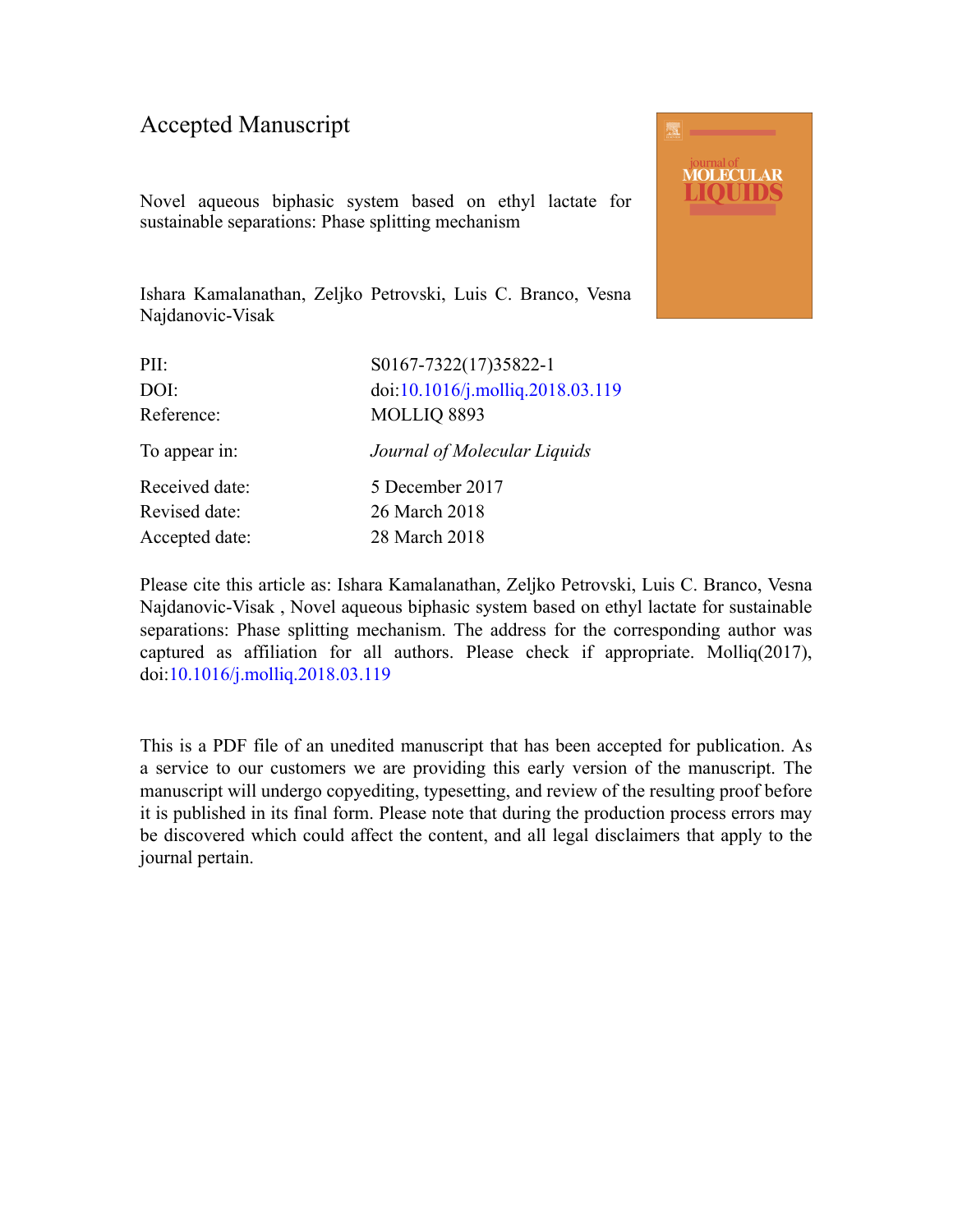## **Novel Aqueous Biphasic System Based on Ethyl Lactate for Sustainable Separations: Phase Splitting Mechanism**

Ishara Kamalanathan $^1$ , Zeljko Petrovski $^2$ , Luis C. Branco $^2$ , Vesna Najdanovic-Visak $^{1^*}$ 

<sup>1</sup> Engineering Department, Faculty of Science and Technology, Lancaster University, Lancaster LA14YW, United Kingdom.

2 LAQV-REQUIMTE, Departamento de Química, Faculdade de Ciências e Tecnologia, Universidade Nova de Lisboa, Quinta da Torre, 2829-516 Caparica, Portugal

\* corresponding author: v.najdanovic@lancaster.ac.uk

RA[NUS](mailto:v.najdanovic@lancaster.ac.uk)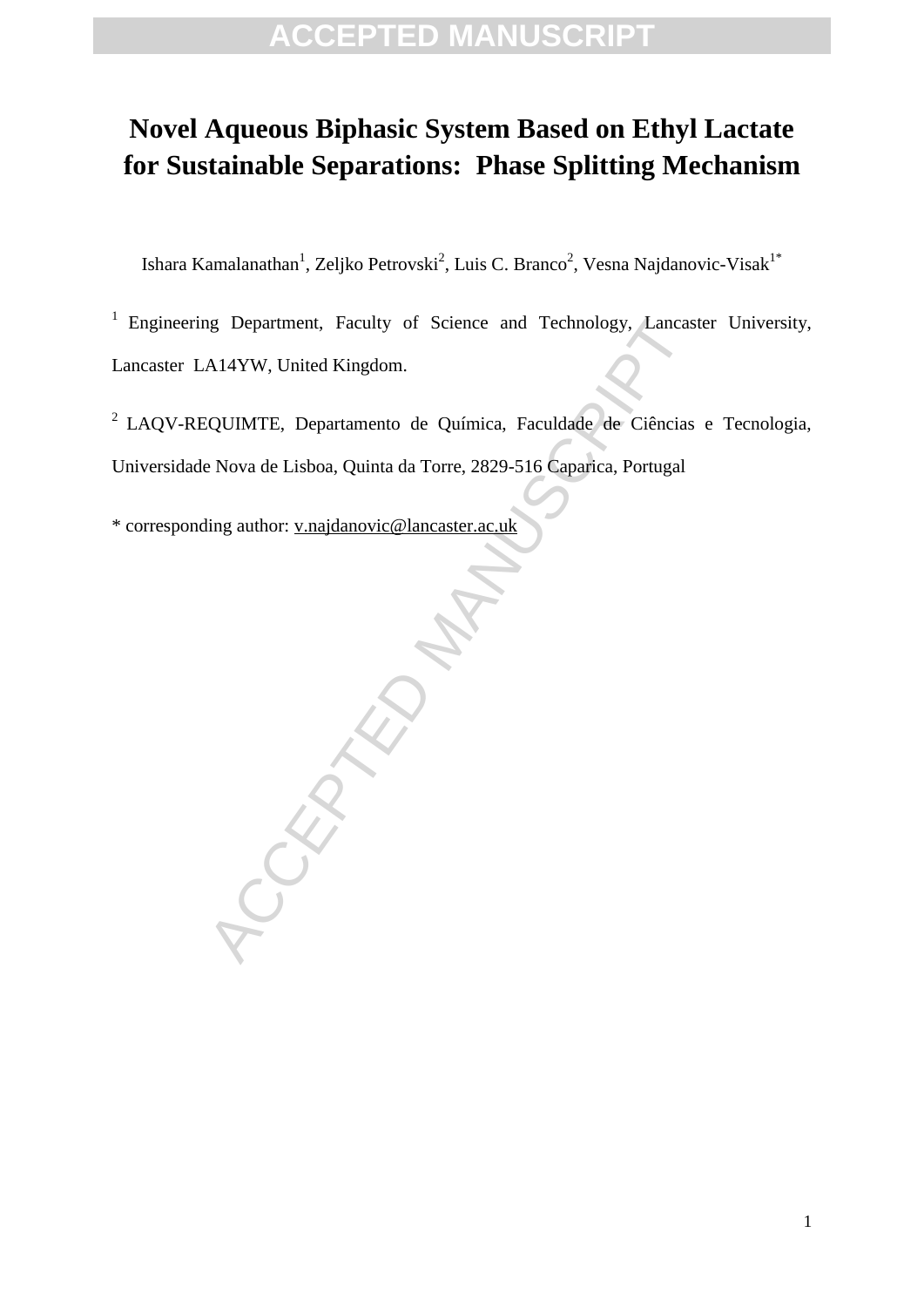#### **Abstract**

f natural organic compounds, such as caffeine and catechin, from<br>a examined. In this respect, cloud points for the ternary solution,<br>water and salt were determined at ambient pressure (0.1 MP<br>efficients of caffeine and cat Ethyl lactate is a hydrophilic green solvent which is bio-renewable and biodegradable with low toxicity towards humans and animals. For the first time, we report that aqueous solutions of ethyl lactate separate into two aqueous phases upon addition of salts. The performance of trisodium citrate, disodium tartrate and disodium succinate as salting-out media for the separation of natural organic compounds, such as caffeine and catechin, from their aqueous solutions was examined. In this respect, cloud points for the ternary solutions composed of ethyl lactate, water and salt were determined at ambient pressure (0.1 MPa) at 298.2 K. Partition coefficients of caffeine and catechin between two phases were determined by chemical analysis of phases in equilibrium for different initial compositions at 298.2 K. The obtained results clearly demonstrate the ability of the ternary mixture to phase separate, providing good salting-out media for the efficient and sustainable separation from aqueous solution. <sup>1</sup>H-NMR spectroscopy was employed to elucidate the mechanisms of phase splitting in the ternary (ethyl lactate  $+$  water  $+$  salt) systems at molecular level. The discovery of aqueous biphasic system (ABS) containing ethyl lactate as hydrophilic solvent opens a new and green platform for extraction of various compounds from aqueous solutions.

**Keywords**: aqueous two-phase system, green extraction, natural organic compounds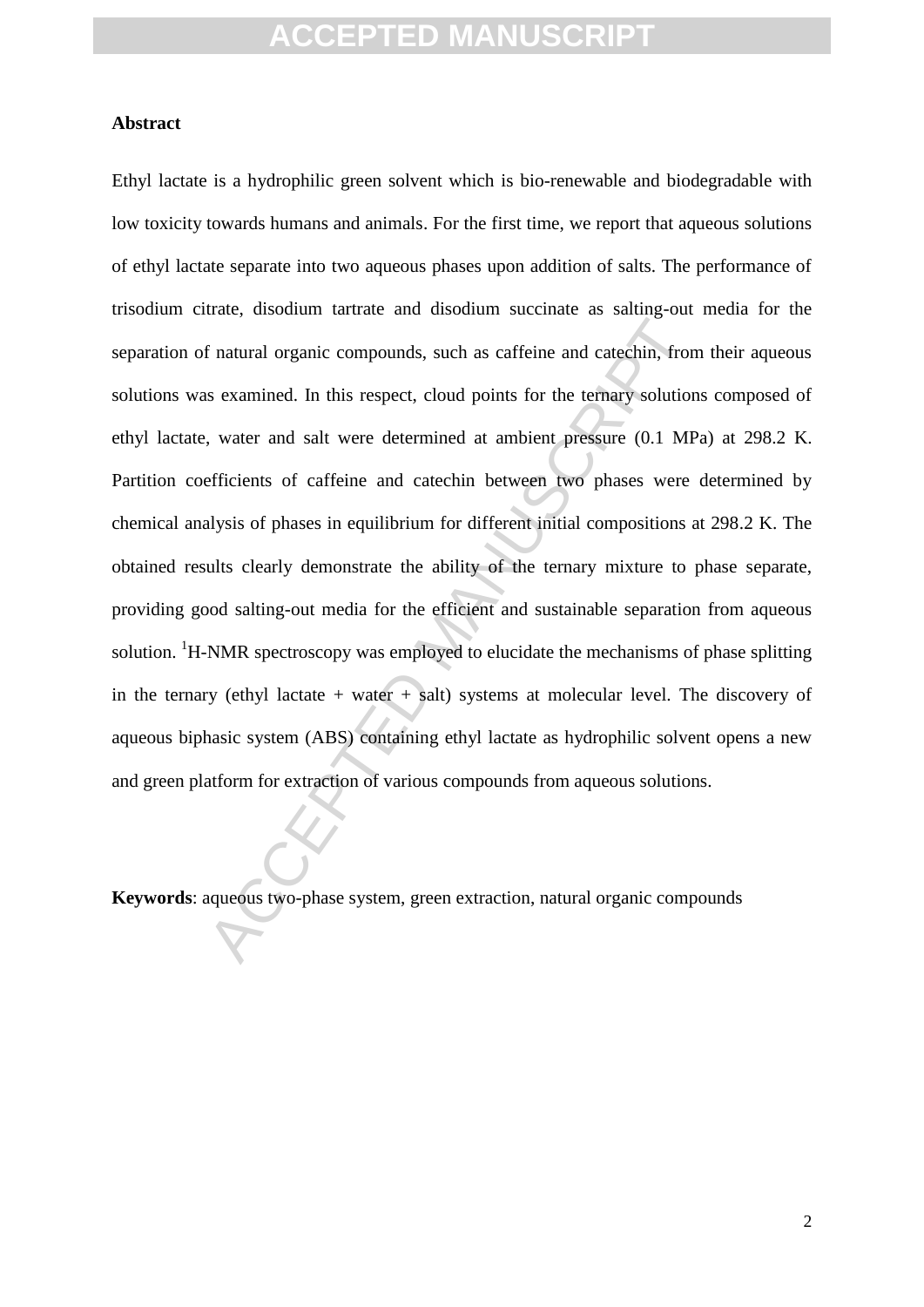#### **1. Introduction**

option. For these two reasons, aqueous biphasic systems (AB<br>
departually dependent (*e.g.* polyethylene glycols – PEGs or dextracting interest of academic community for m<br>
dependent and salt triggers the formation of two The separation and purification costs to recover compounds from aqueous solutions can vary from 20 to 50% of their total production cost [1]. Solvent extraction using hazardous organic solvents is the most used method for recovery. Many biologically active compounds are hydrophilic, meaning that their extraction from aqueous solutions using organic solvent is not a promising option. For these two reasons, aqueous biphasic systems (ABS), formed by mixing a hydrophilic polymer (*e.g.* polyethylene glycols – PEGs or dextrin), water and inorganic salt have been attracting interest of academic community for many years [2]. Adding a hydrophilic solvent and salt triggers the formation of two phases where a biologically active compound is more concentrated in the solvent-rich phase. In the contrast to phases involving organic solvent extraction, both phases in an aqueous two-phase system are rich in water offering a biocompatible environment for various biologically active substances, such as proteins, viruses, enzymes, nucleic acids and other biomolecules both in industry and academia [3]. Beside biocompatibility, the ABS are characterized by very low interfacial tension [4], between 0.0001 and 0.1 dyne/cm compared to 1–20 dyne/cm for water-organic solvent systems. This low interfacial tension assures efficient mass transfer because of a high interfacial contact area of the dispersed phases. Another benefit of ABS based on polymers is their stabilizing influence on structures and activity of biomolecules.

Another alternative for salting out is to use of an ionic liquid as a hydrophilic substance in combination with inorganic salt to induce aqueous biphasic system. This extraction method has been the focus of a significant amount of research during the past decade [5]. Similar to molten salts, ionic liquids are compounds solely composed of ions but with melting points close to room temperature. Due to their physicochemical properties, ionic liquids have been implemented in aqueous two-phase systems for extraction of various biologically active substances, including proteins [6], amino acids [7], antioxidants [8], antibiotics [9], pesticide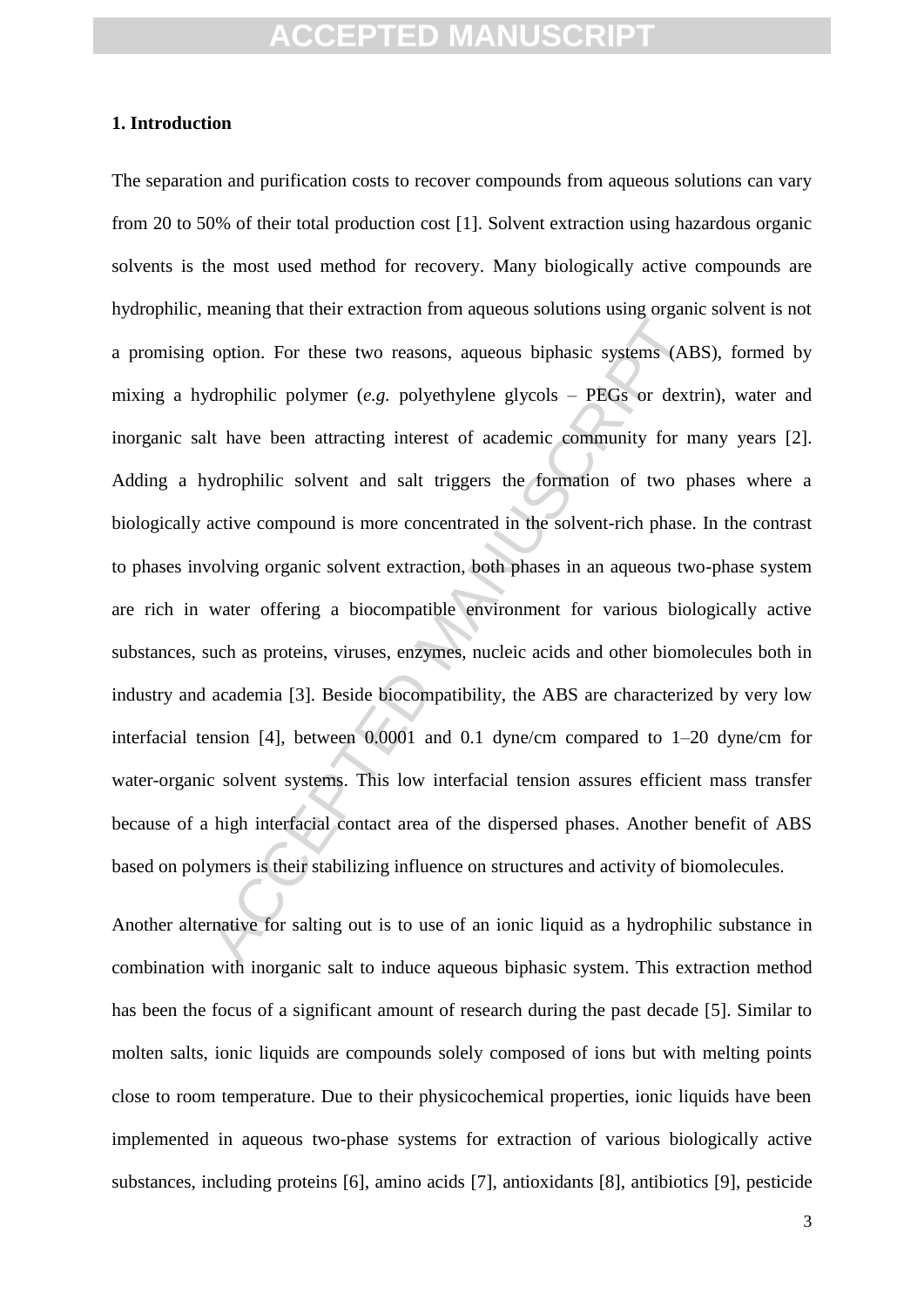[10] and mycotoxins [11]. However, most ionic liquids have low biodegradability and low biocompatibility.

In the last few years, another hydrophilic green solvent – ethyl lactate, produced from biorenewable sources (bioethanol and lactic acid produced from corn fermentation) has attracted attention from both industry and academia. Due to its extremely low toxicity towards humans and animals [12], biodegradability and negligible eco-toxicity for several life forms [13], ethyl lactate is approved by the USA Food and Drug Administration as additive for food and pharmaceutical formulations [14].

[12], biodegradability and negligible eco-toxicity for several 1<br>is approved by the USA Food and Drug Administration as additived<br>al formulations [14].<br>Tructure of ethyl lactate has the ability to form intra- and<br>in hydro Chemical structure of ethyl lactate has the ability to form intra- and intermolecular association via hydrogen bonds, either as proton donor or proton acceptor [15],[16]. On the other hand, ethyl lactate dissolves non-polar compounds such as paraffin oils, suggesting the presence of the van der Waals interactions [17]. Because of this dual nature, ethyl lactate is a good solvent for a large number of different solutes including caffeine [18], phenolic compounds and flavonoids [19],[20] and hydrocarbons [17].

This work reveals, for the first time, that ethyl lactate forms aqueous two-phase system with water and salts, opening a new way for recovery of various compounds from their water solutions. We have selected two model compounds to study their partitioning between ethyl lactate and salt rich phases: caffeine and catechin.

Caffeine is the most widely consumed and studied natural products in history. Caffeine is an important raw material for pharmaceutical and food industries that might be produce synthetically, but naturally isolated caffeine from coffee beans is preferred. Two most used processes for caffeine extraction are Swiss water  $\otimes$  and supercritical process. In the Swiss process®, water is used as a solvent to extract caffeine from coffee beans followed by recovery of caffeine from water by adsorption on activated carbon. The recovery of caffeine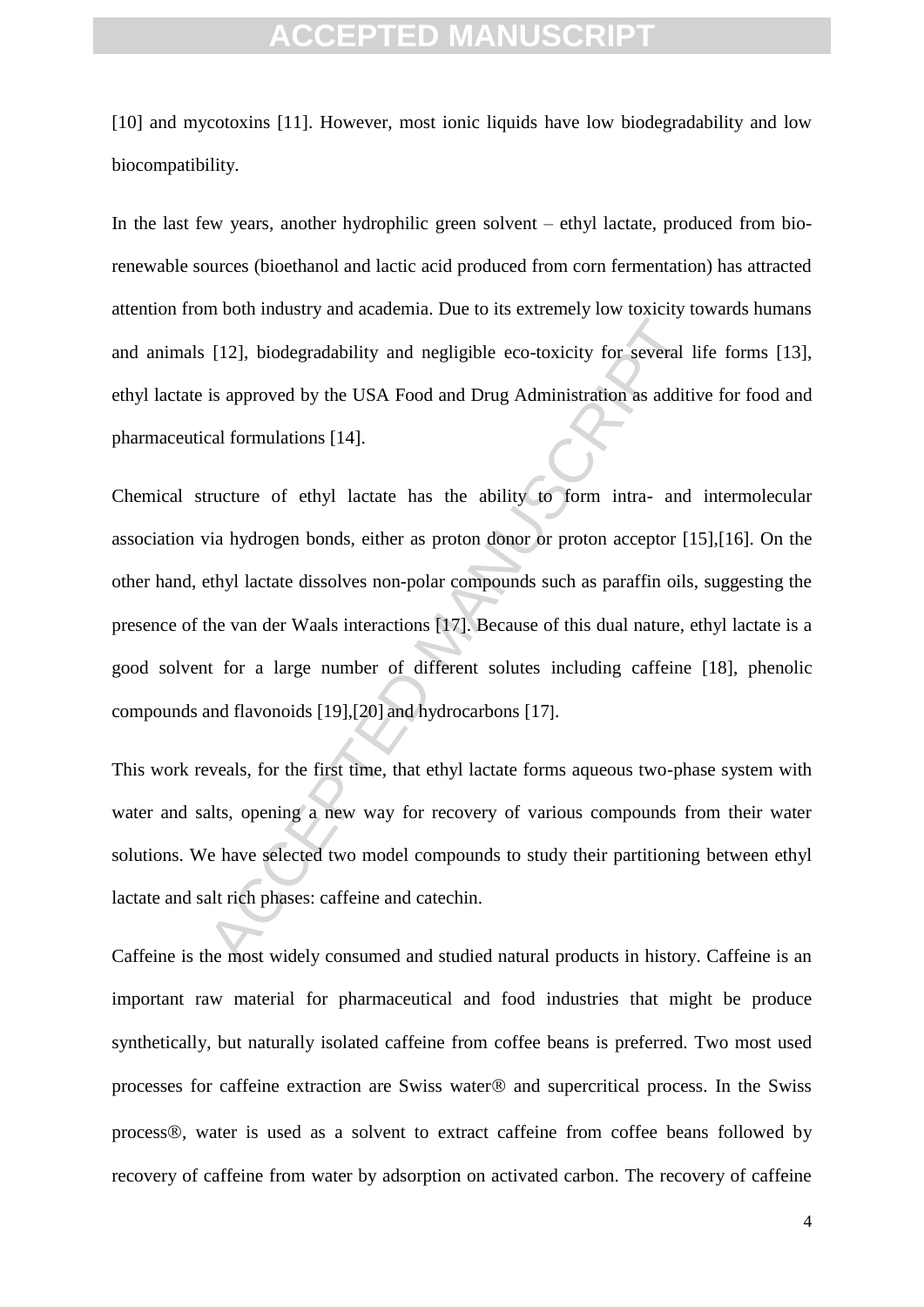from this adsorbent is very poor and uneconomical. On the other hand, in the supercritical process, high-pressure carbon dioxide is used to extract caffeine from previously soaked coffee beans followed by water extraction of caffeine from carbon dioxide. Furthermore, caffeine is recognized as a track anthropogenic input into rural freshwater, urban marine systems, ground water, rivers, lakes and wells [21]. Thus, recovery of caffeine from its aqueous solutions is an issue in both processes.

Catechin was chosen as another model component due to its extensive utilization as nutraceutical for human health, pharmaceutical and as ingredient for increasing the product shelf life. It belongs to a group of polyphenolic compounds that widely occur in the plants. Extraction and purification of catechins is a challenging task [22].

trions is an issue in both processes.<br>
As chosen as another model component due to its extensive<br>
for human health, pharmaceutical and as ingredient for increasi<br>
belongs to a group of polyphenolic compounds that widely oc In this work, cloud points and tie-lines of the ternary systems containing ethyl lactate, water and salt (trisodium citrate, disodium tartrate or disodium succinate) are determined at 298.2 K. Also, partition coefficients of caffeine and catechin between two aqueous phases are presented, showing efficient extraction. Selected salts are cheap, environmentally friendly and contain divalent or trivalent sodium cation and multiply charged anionic species, promising good separation ability. Furthermore,  ${}^{1}$ H-NMR spectroscopy was employed to understand mechanisms of phase splitting in the ternary (ethyl lactate  $+$  water  $+$  salt) systems at molecular level allowing interpretation of macroscopic solution property at the level of molecular interactions.

#### **2. Experimental section**

#### **2.1 Chemicals and preparation of solutions**

Ethyl lactate (CAS 687-47-8, purity 98%), trisodium citrate (CAS 6132-04-3, purity  $\geq$ 99.0%), disodium tartrate (CAS 6106-24-7, purity  $\geq$  99.0%), disodium succinate (CAS150-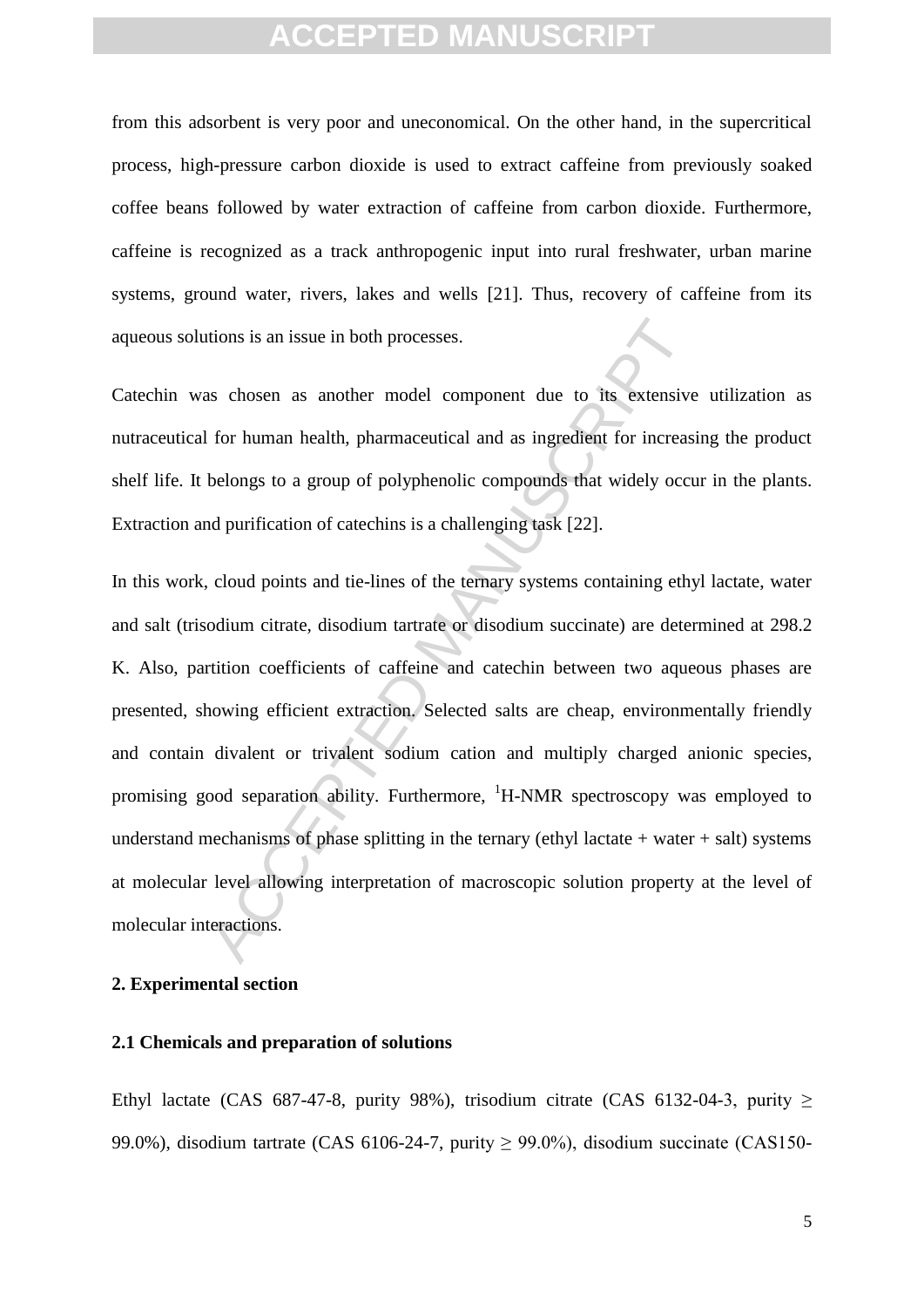90-3, purity ≥ 98.0%), caffeine (CAS58-08-2, purity 99.0 %) and catechin (CAS154-23-4, purity  $> 96.0\%$ ) were supplied by Sigma–Aldrich.

Deuterated solvents, sodium 3-trimethylsilylpropionate (TSP, CAS 24493-21-8, purity 98%) and water  $(D_2O, \text{ purity } 98\%)$  were purchased from Cambridge Isotope Laboratories Inc. All chemicals were used without further purification.

All liquid solutions were gravimetrically prepared using Mettler AT201 analytical balance with stated repeatability of  $\pm 3.10^{-2}$  mg.

#### **2.2 Equipment and methodology**

#### **2.2.1 Cloud points**

blutions were gravimetrically prepared using Mettler AT201 and<br>epeatability of  $\pm 3.10^{-2}$  mg.<br> **entrand methodology**<br> **points**<br>
so f the termary systems containing ethyl lactate, water and salt (to<br>
tartrate or disodium Cloud points of the ternary systems containing ethyl lactate, water and salt (trisodium citrate or disodium tartrate or disodium succinate) were determined by the cloud point titration method at the constant temperature. Binary mixture of known composition was titrated with the third component at a constant temperature  $(\pm 0.1 \text{ K})$  under stirring until the turbidity in the sample was observed which was taken as the cloud point. After the turbidity was observed, final mixtures were weighed by Mettler AT201 analytical balance with stated repeatability of  $\pm 3.10^{-2}$  mg, allowing calculation of the composition corresponding to the cloud-point. The experimental procedure was validated by comparison with literature data for the cloud points obtained for the system containing PEG400, water and trisodium citrate [23] which showed a good agreement of less than 1% deviation between measured and literature mass fraction data. The validity of the experimental method for the cloud points was further confirmed by carrying out replicas of the assays at random conditions. The average deviation of mass fraction data was less than 2%.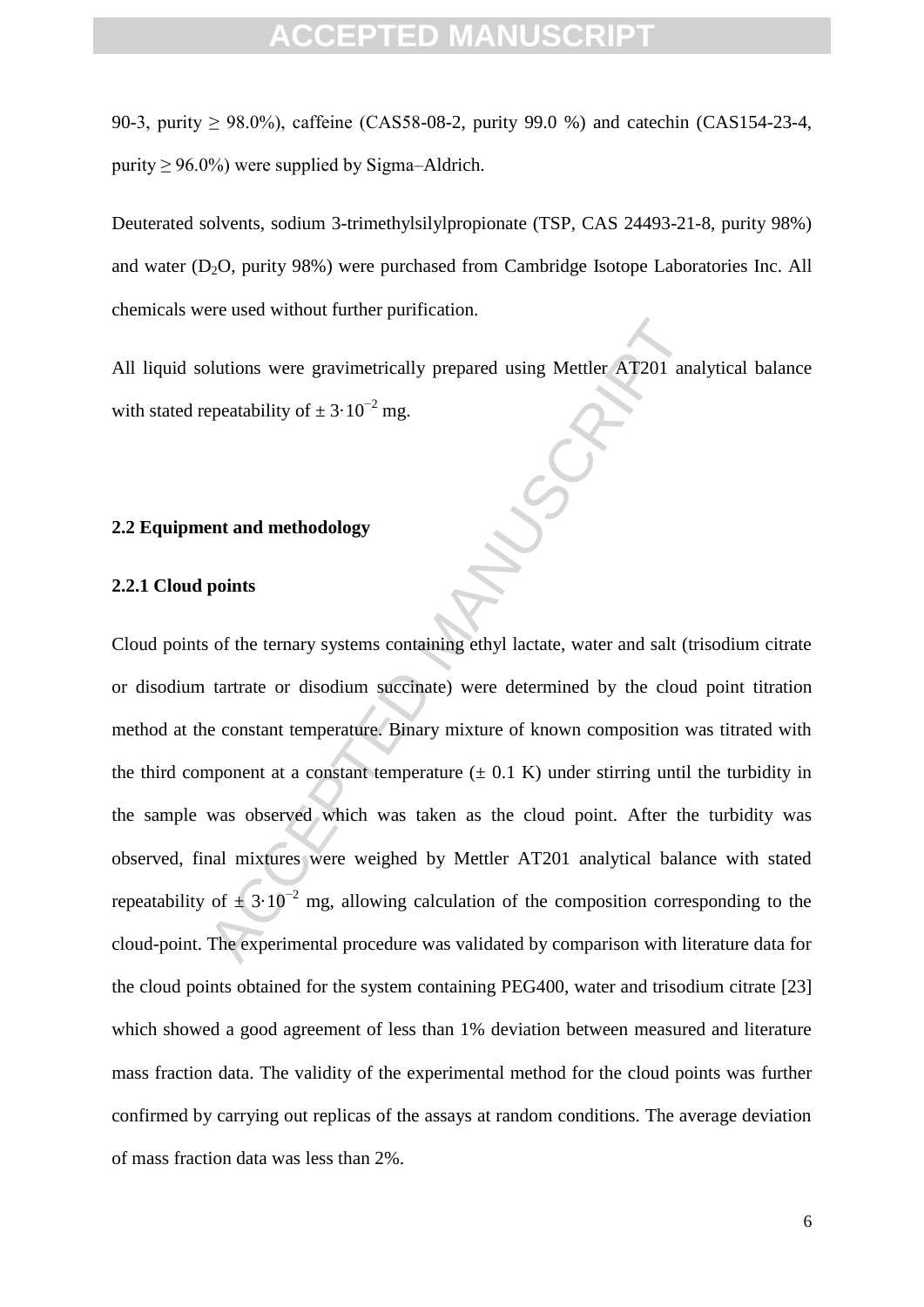#### **2.2.2 Cloud points fitting**

Obtained cloud points were fitted using the equation given by Merchuk et al. [24]:

$$
x_{EL} = A \cdot exp[B \cdot x_{salt}^{0.5} - C \cdot x_{salt}^{3}] \tag{1}
$$

where  $x_{EL}$  and  $x_{salt}$  are the ethyl lactate and salt mass fraction, respectively, while parameters *A*, *B*, and *C* are constants obtained by the regression of the experimental cloud point data. The experimental and fitted data were compared in terms of the absolute average deviations (AAD) of the ethyl lactate mass fraction according to:

$$
AAD(\%) = \frac{1}{NP} \sum_{i} \frac{\left| x_{EL,i}^{calc} - x_{EL,i}^{exp} \right|}{x_{EL,i}^{exp}} \cdot 100
$$
 (2)

Where  $x_{EL,i}^{calc}$  and  $x_{EL,i}^{calc}$  are the calculated and experimental mass fractions, respectively, and *NP* is the number of available cloud points.

#### **2.2.3 Tie-lines**

ACCEPT ACCEPT ACCEPT ACCEPT ACCEPT ACCEPT ACCEPT ACCEPT ACCEPT ACCEPT ACCEPT ACCEPT ACCEPT ACCEPT ACCEPT ACCEPT<br>
ACCEPT ACCEPT ACCEPT ACCEPT ACCEPT ACCEPT ACCEPT ACCEPT ACCEPT ACCEPT ACCEPT ACCEPT ACCEPT ACCEPT ACCEPT ACC The tie-lines of the ternary systems were determined according to the procedure previously described in literature [9]. Ternary mixtures of desired compositions containing of ethyl lactate, salt (trisodium citrate or disodium tartrate or disodium succinate) and water, total mass of approximately 40 g, at the biphasic region were prepared, vigorously agitated, and left to equilibrate for at least 12 h at  $298 \pm 1$  K. After that period, both phases were carefully separated and individually weighed within  $\pm 3.10^{-2}$  mg. Each experiment was repeated three times and reported results are average values.

Each tie line was determined using lever-arm rule according to the following equations: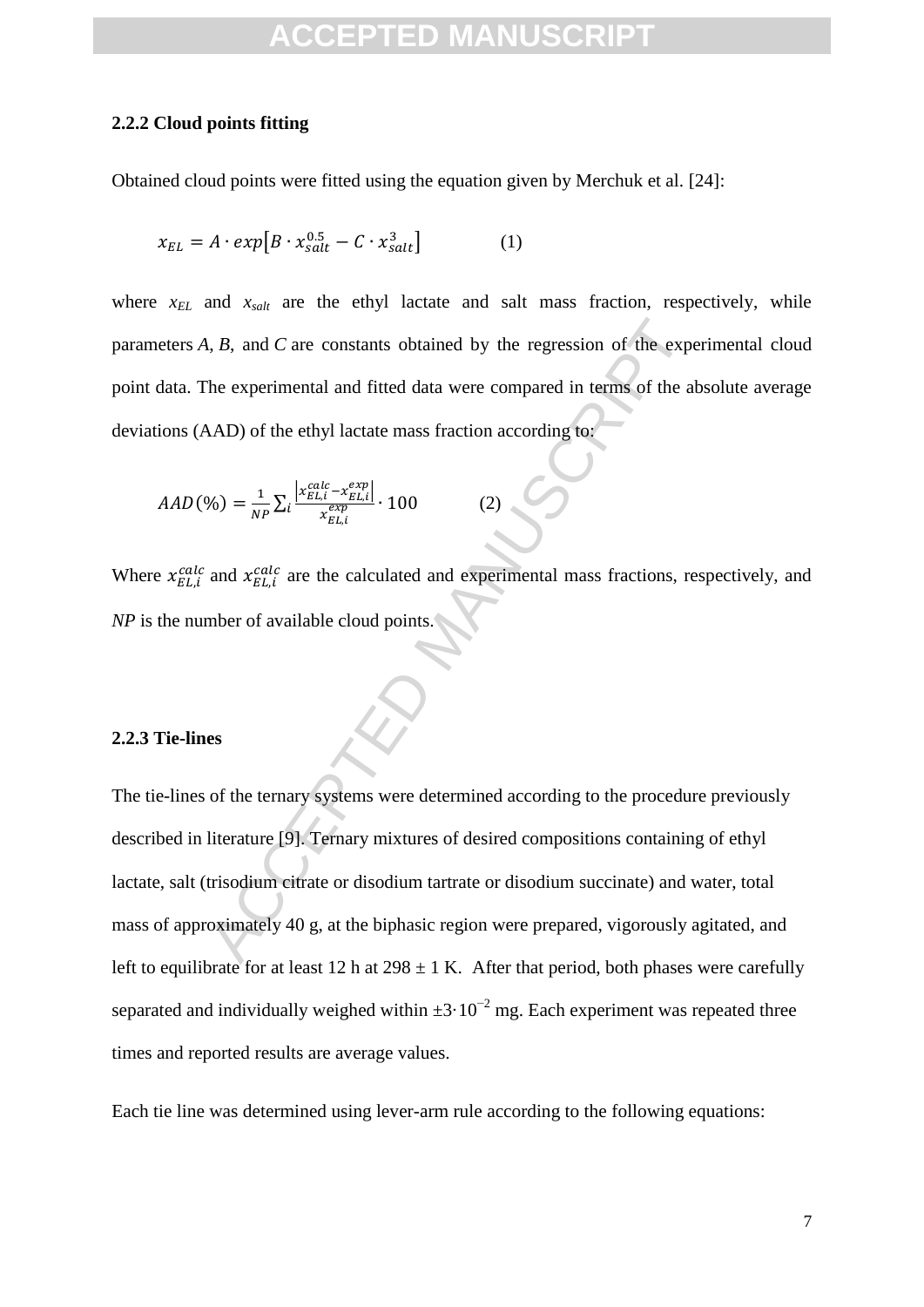$$
x_{EL}^{EL-phase} = A \cdot exp \left[ B \cdot \left( x_{salt}^{EL-phase} \right)^{0.5} - C \cdot \left( x_{salt}^{EL-phase} \right)^{3} \right] \tag{3}
$$
  

$$
x_{EL}^{salt-phase} = A \cdot exp \left[ B \cdot \left( x_{salt}^{salt-phase} \right)^{0.5} - C \cdot \left( x_{salt}^{salt-phase} \right)^{3} \right] \tag{4}
$$
  

$$
x_{EL}^{EL-phase} = \frac{1}{\alpha} x_{EL}^{overall} - \frac{1-\alpha}{\alpha} x_{EL}^{salt-phase} \tag{5}
$$

scripts "*EL-phase*", "salt-phase", and "overall" stand for mass fract<br>phase, salt-rich phase and overall mixture, respectively. Parameter<br>mass of the top phase and the total mass of the mixture. Equations<br>using MATLAB so where superscripts "*EL-phase*", "*salt-phase*", and "*overall*" stand for mass fractions in ethyl lactate–rich phase, salt–rich phase and overall mixture, respectively. Parameter  $\alpha$  is the ratio between the mass of the top phase and the total mass of the mixture. Equations 3, 4 and 5 were solved using MATLAB software and the solution results in the mass fraction composition of ethyl lactate and salt in the top and bottom phases.

The tie-line lengths (*TLL*) at different compositions were calculated by the following equation:

$$
TLL = \sqrt{\left(x_{EL}^{EL-phase} - x_{EL}^{salt-phase}\right)^2 + \left(x_{salt}^{EL-phase} - x_{salt}^{salt-phase}\right)^2} \tag{6}
$$

#### **2.2.4 Partition coefficients**

Partition coefficients for caffeine and catechin were obtained by sampling of phases. The initial concentration of both solutes (caffeine or catechin) in water was 0.195 mass% (feed solution) in all partitioning experiments. Known amount of the feed solution  $(m_{\text{feed}})$  was mixed with a known amount of ethyl lactate and salt. These samples were agitated for at least 6 hours, at constant and controlled temperatures of 298.2 K. Next, the mixtures were left still for at least 12 hours at 298.2 K to allow complete phase separation. Using a syringe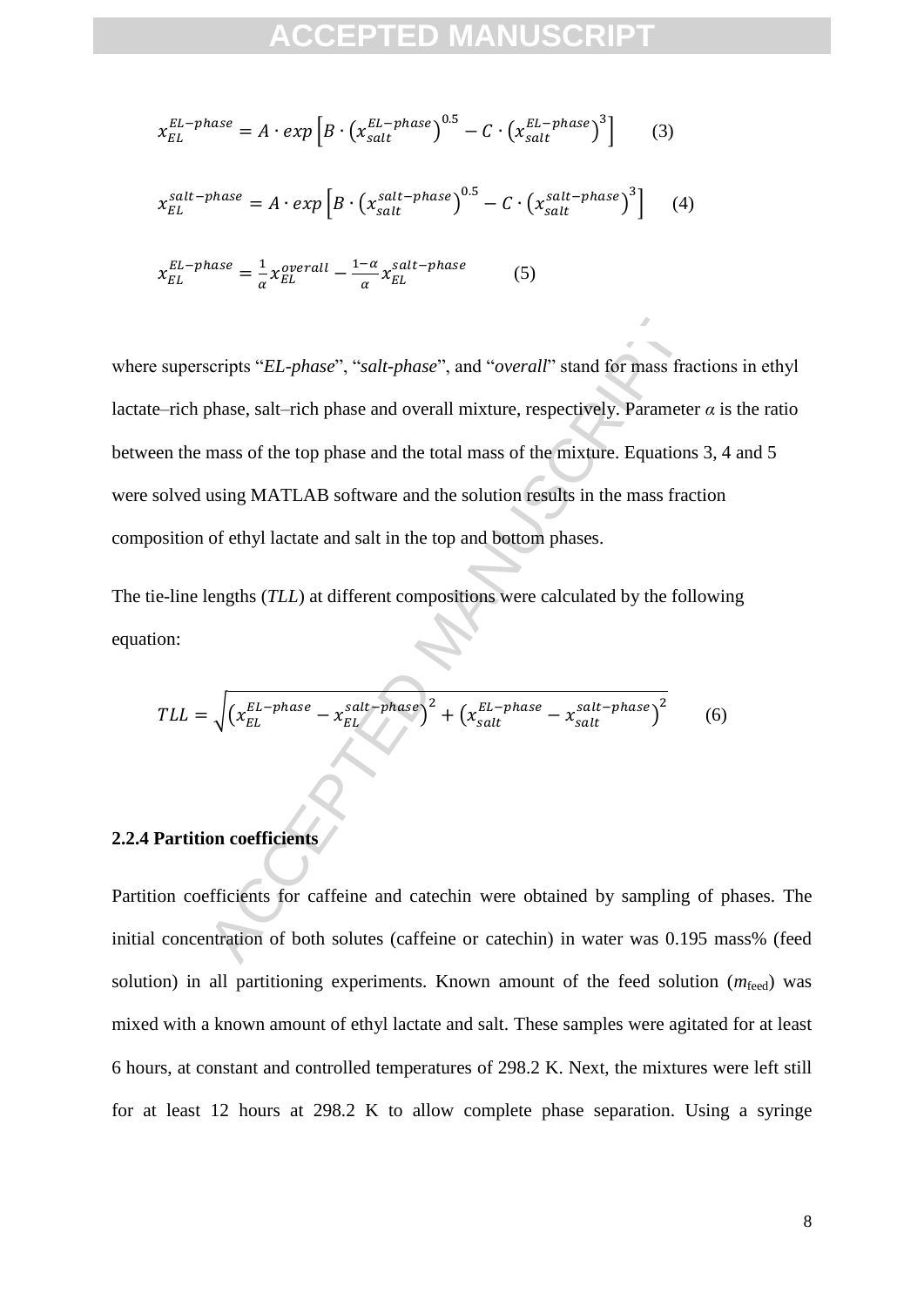(Hamilton, Bonaduz, Switzerland), samples from both phases were taken and prepared for further analysis to determine their composition.

urves were established for each individual compound. Interference<br>alts on the concentration of solutes were found not to be signific-<br>heck material balance taking into account overall quantity of caffe<br>entration in each p Concentrations of caffeine and catechin in both phases were determined using UV-Vis spectroscopy (Evolution 220 UV-Visible Spectrophotometer, Thermo Fisher Scientific), at wavelengths of 272 nm and 278 nm for caffeine and catechin, respectively. Respective calibration curves were established for each individual compound. Interferences of both ethyl lactate and salts on the concentration of solutes were found not to be significant. It was also possible to check material balance taking into account overall quantity of caffeine or catechin and its concentration in each phase. Standard error between the actual mass and sum of determined masses in two phases was always below 3%.

The concentrations of sampled phases were used to calculate the partition coefficients for caffeine and catechin (*Kcaffeine* and *Kcatechin*) according to the relationship:

$$
K_{caffeine} = \frac{x_{caffeine}^{EL-phase}}{x_{caffeine}^{sat-phase}}
$$
 
$$
K_{catechin} = \frac{x_{catechin}^{EL-phase}}{x_{caffeine}^{sat-phase}}
$$
 (7)

Where  $x_{capfeline}^{EL-phase}$  and  $x_{capfeline}^{salt-phase}$  are mass fractions of caffeine in EL-rich phase and saltrich phase, respectively;  $x_{catechine}^{EL-phase}$  and  $x_{catechine}^{salt-phase}$  are mass fractions of catechin in EL-rich phase and salt-rich phase, respectively. All the results presented are the average of at least two replicate analyses. The maximum observed standard error for obtained partition coefficients for different replicas of the same assays is less than 5%.

The extraction efficiencies (%*EE*) of each component *i* were determined according to Eq. (8):

$$
\%EE_i = 100 \cdot \frac{m_{EL-phase} \cdot x_i^{EL-phase}}{m_{feed} \cdot x_i^{feed}}
$$
 (8)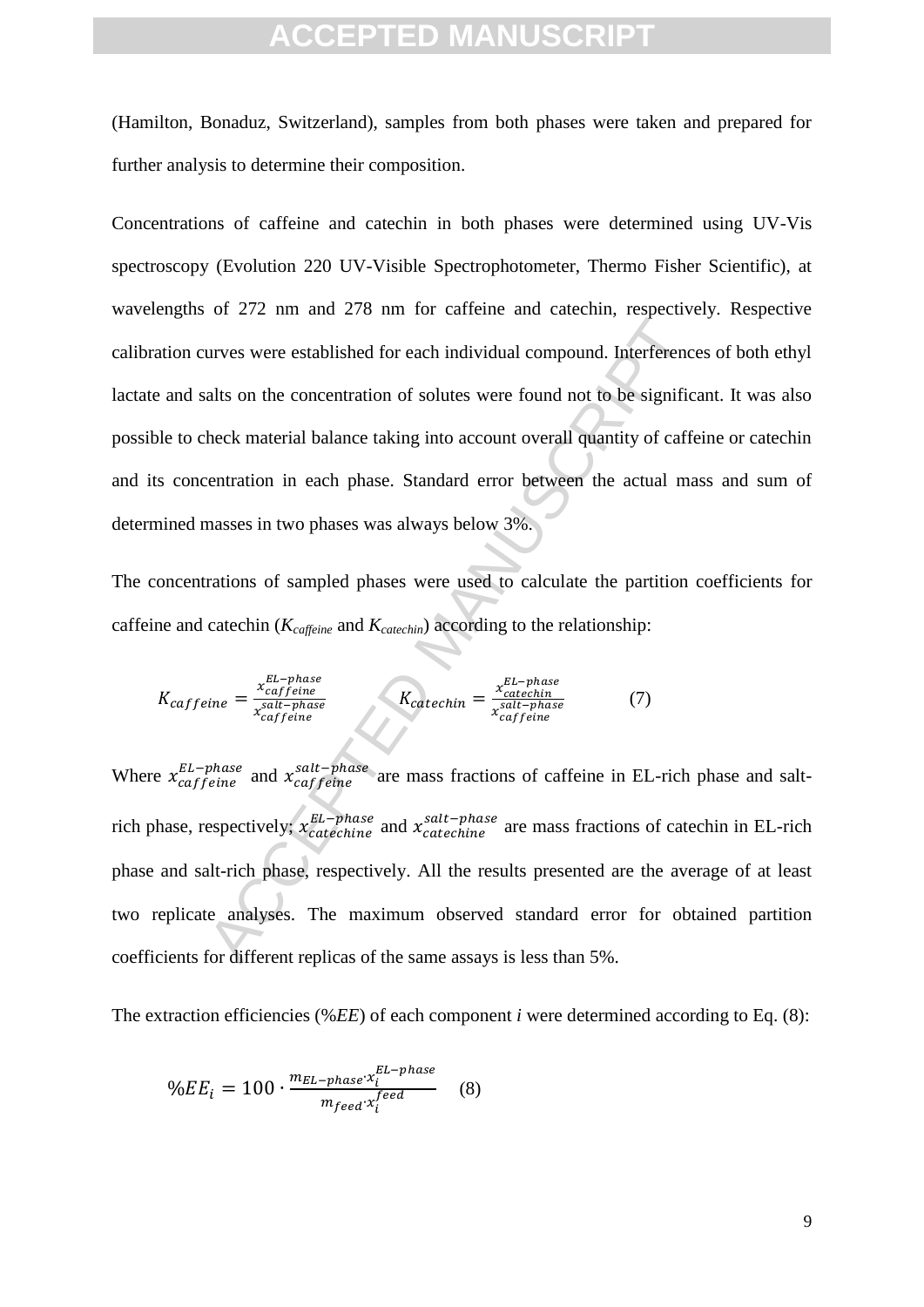where *mEL–phase* and *mfeed* are masses of the top (EL-rich) phase and initial mass of feed (solute in water solution) while  $x_i^{EL-phase}$  and  $x_i^{feed}$  are mass fraction of solutes (caffeine or catechin) in the top phase and in the initial feed solution  $(1.95 \cdot 10^{-3} \text{ mass/mass})$ , respectively.

the biphasic systems containing ethyl lactate, water and sals<br>
s (without partitioning component) were prepared. These were<br>
s, at constant and controlled temperatures of 298 K. Next, the mix-<br>
east 12 h to allow complete In addition, the biphasic systems containing ethyl lactate, water and salt of the same compositions (without partitioning component) were prepared. These were agitated for at least 6 hours, at constant and controlled temperatures of 298 K. Next, the mixtures were left still for at least 12 h to allow complete phase separation. Samples of both phases were carefully taken and their pH value was measured by was measured by HI 2211 Microprocessor pH meter (HANNA instruments) with precision to within  $\pm$  0.01. Respective pH standard solutions (pH 4 and 7) were used for calibrations.

#### **2.2.5 NMR Spectroscopy**

<sup>1</sup>H NMR spectroscopy (Bruker AMX400 spectrometer) was employed to study molecular interactions existing in the mixtures containing ethyl lactate, salt (trisodium citrate or disodium tartrate or disodium succinate) and water. The NMR spectrometer was locked and spectra were calibrated using TSP solution in  $D_2O$  ( $c = 1.72$  mg/ml) as an external standard in a small capillary inside NMR tube to avoid direct contact and interference of TSP and  $D_2O$ on analysed solutions. The following sets of solutions were made gravimetrically: 1) Four binary solutions containing 1mol/kg of salt(trisodium citrate, disodium tartrate, disodium succinate) and ethyl lactate in water; 2) Two ternary solutions with 0.3 mol/kg and 1.3 mol/kg of salt in solvent containing 1mol/kg of ethyl lactate in water; and, 3) Two ternary solutions with 0.3 mol/kg and 1.3 mol/kg of ethyl lactate in solvent containing 1mol/kg of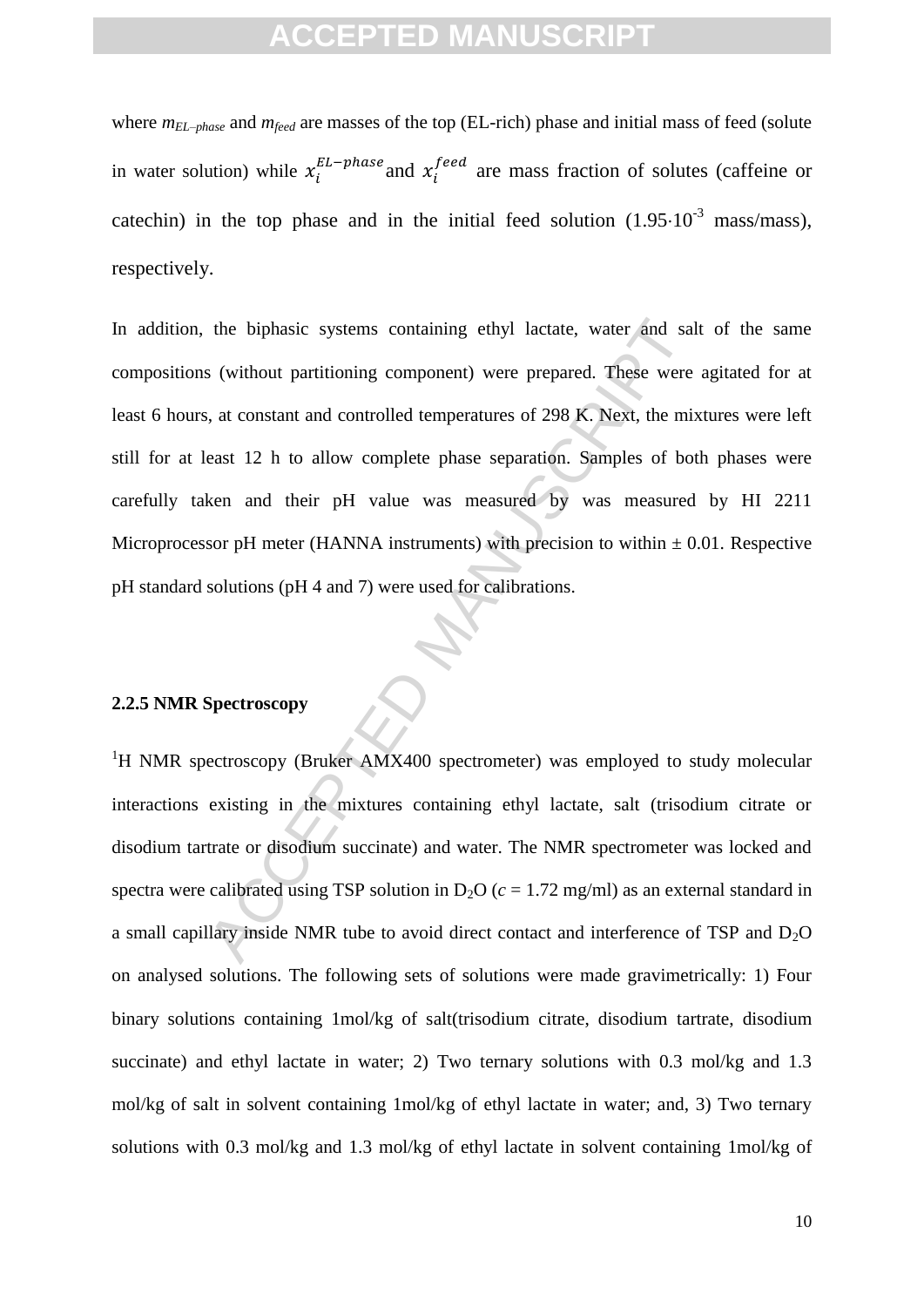salt in water. The labels (a to h) were used to designate hydrogen atoms of observed chemical shifts as shown in Figure 1. The obtained <sup>1</sup>H NMR chemical shifts ( $\Delta \delta_H$ ) for each solution are listed in the Electronic Supplementary Information (Table S1). These allowed calculation of chemical shift deviations ( $\Delta \delta_H$ ) according to the following equations:

$$
\Delta \delta_{H,1} = \delta_H(ethyl \, \text{lactate} + \text{water} + \text{salt}) - \delta_H(ethyl \, \text{lactate} + \text{water}) \quad (9)
$$

$$
\Delta \delta_{H,2} = \delta_H(ethyl \; lactate + water + salt) - \delta_H(salt + water) \; (10)
$$

where  $\Delta\delta_{H,1}$  is a chemical shift deviation when salt is added to the (ethyl lactate + water) system and  $\Delta \delta_{H,2}$  is a chemical shift deviation when ethyl lactate is added to the (salt + water) system.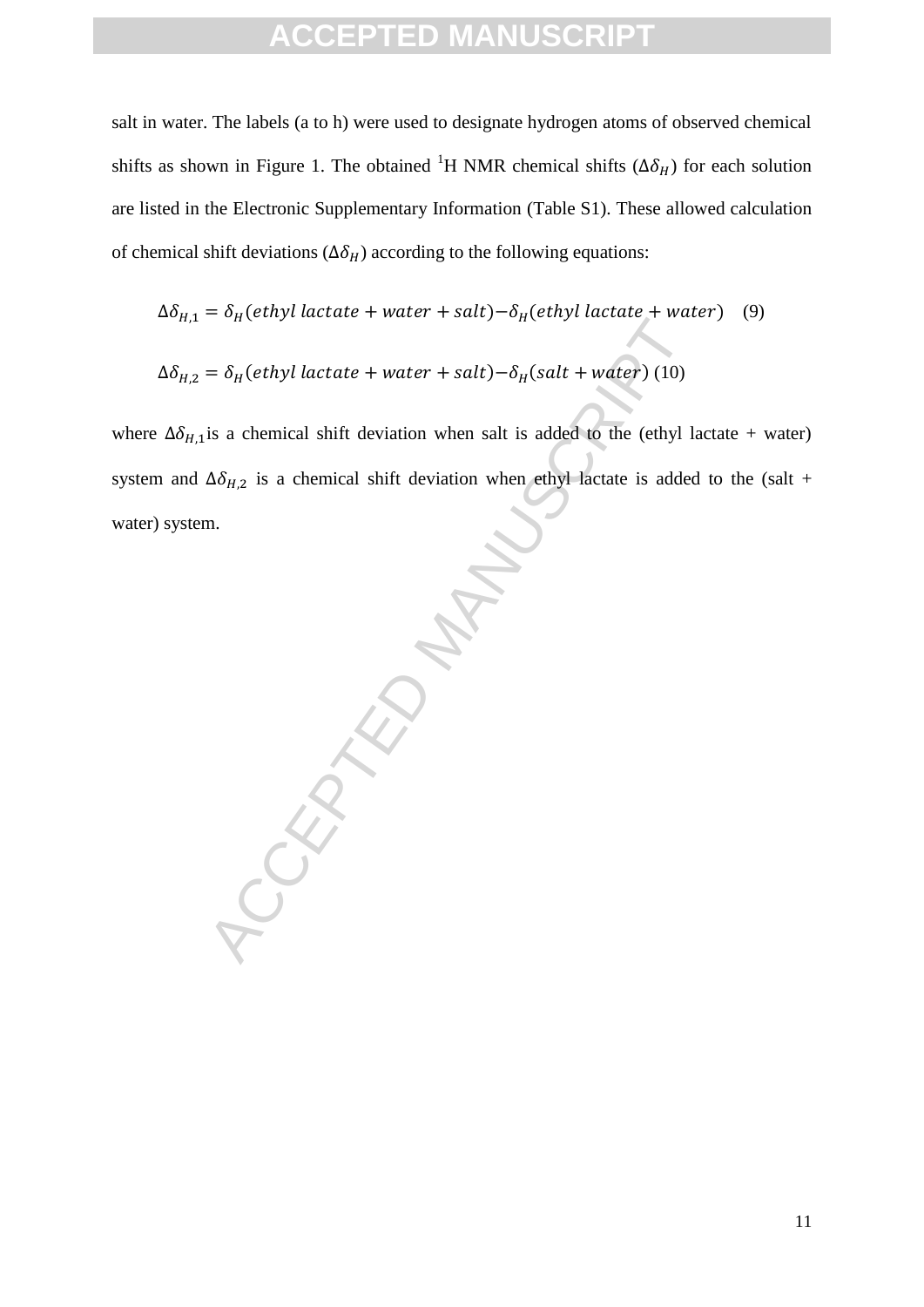#### **3. Results**

The is very similar. However, it is necessary to consider mole frame<br>ans in order to examine a real influence due to difference in mo<br>e S1 (Supplementary Information) shows the cloud point cu<br>mole fraction, demonstrating t Experimental cloud points and tie-lines for the ternary mixtures containing ethyl lactate, water and salt (trisodium citrate, disodium tartrate ordisodium succinate) at 298.2K are shown in Table 1 which were used to construct Fig. 2 and Fig. 3. According to Figure 2, it seems that the ability of all three studied salts to provoke two-phase splitting in (ethyl lactate + water) mixture is very similar. However, it is necessary to consider mole fraction instead of mass fractions in order to examine a real influence due to difference in molecular masses. Thus, Figure S1 (Supplementary Information) shows the cloud point curves for three mixtures in mole fraction, demonstrating that the ability of salt to provoke phase splitting is in the order citrate > tartrate >succinate. Citrate and tartrate salts have very similar anions, but citrate salt possess higher ionic force (trivalent vs. divalent) leading to the highest ability for phase splitting. On the contrary, tartrate and succinate salts have the similar ionic forces (both are divalent), but their anions have a significant difference: tartrate has two -OH groups making it more polar then succinate and more soluble in aqueous solutions. Table 1 also contains tie-line lengths (*TLL*) calculated according to Eq.(6) which is an important parameter showing the degree of separation. Higher TLL values correspond to bigger difference between compositions of the top and bottom phases - higher degree of separations. As expected, increase of the overall salt concentration enlarged the tie-line length for three studied systems.

Cloud points for both studied solutions were correlated using equation (1) and obtained parameters *A*, *B* and *C* of each system are shown in Table 3. Correlations are reasonable good with the average standard deviations of 7.0%, 8.1% and 7.4% for solutions with trisodium citrate, disodium tartrate anddisodium succinate, respectively.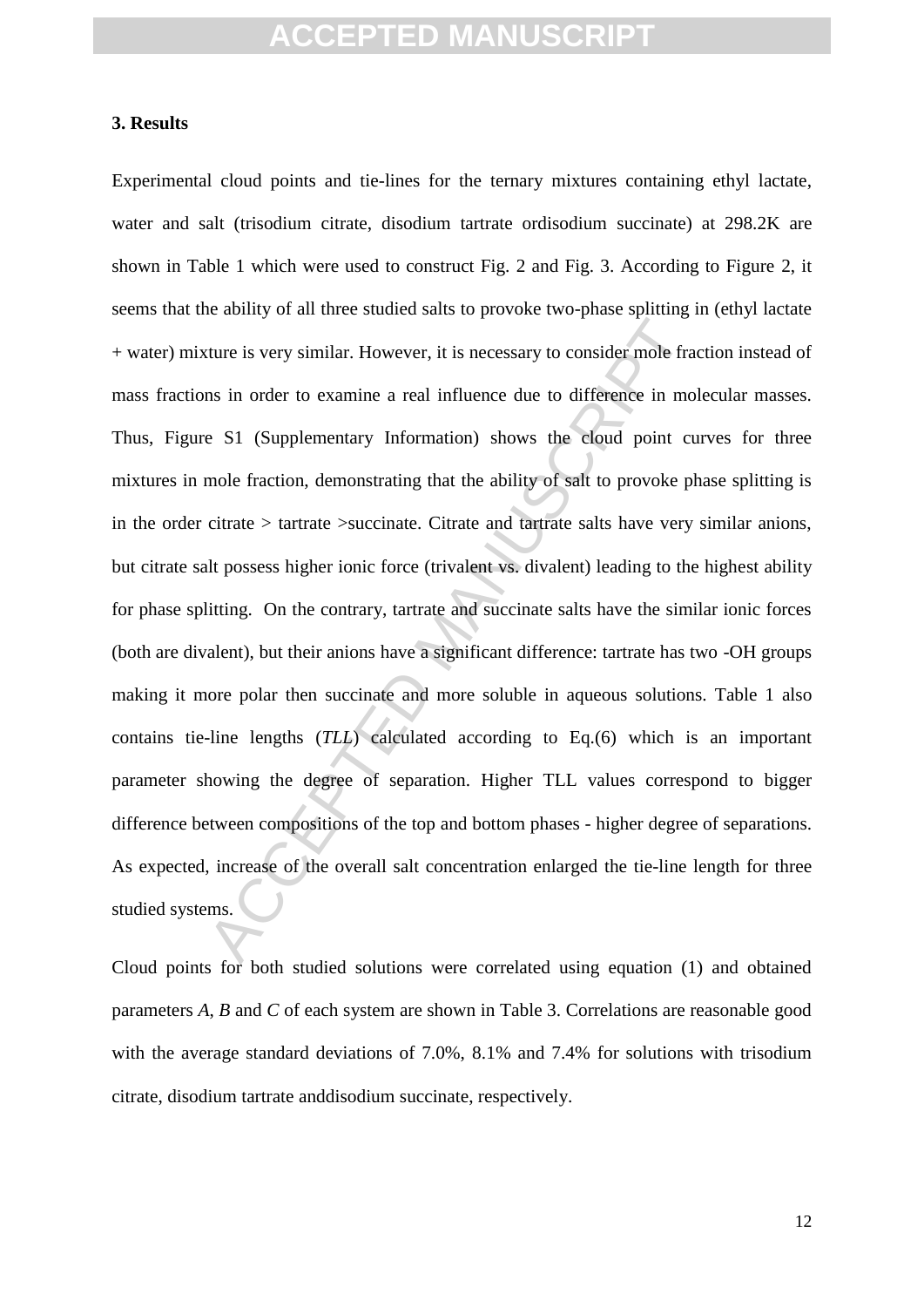Few biphasic ternary mixtures composed of ethyl lactate, salt and water with different compositionwere selected to study partitioning coefficient of caffeine and catechin. Partition coefficient of a solute between two phases of ternary mixture depends on initial compositions (feed). Thus, for comparison, all partition studies were performed using identical initial compositions as it can be observed in Table 3 (systems 1, 2 and 3). In addition, Table 3 includes measured pH values of phases in equilibrium. It can also be observed that the values of pH for salt-rich (bottom) and ethyl lactate-rich phases are relatively similar for all studied salts. Also, the pH of the ternary systems involving trisodium citrate and disodium succinate salts are very similar (approximately 7.2-7.3) while the pH of system with disodium tartrate is somewhat more acidic (approximately 6.4-6.5).

asured pH values of phases in equilibrium. It can also be observed<br>
It-rich (bottom) and ethyl lactate-rich phases are relatively similar<br>
the pH of the ternary systems involving trisodium citrate and diso<br>
v similar (app For all studied systems, partition coefficients for catechin and caffeine are higher than unity (Fig. 4 and Table 3) – ranging from 1.6 to 6.4 for caffeine and 3.0 to 28.6 for catechin. In general,  $K_{\text{catechin}} > K_{\text{caffeine}}$  which is likely due to difference in their structure. Catechin has five –OH groups which are capable to form hydrogen bonds with both water and ethyl lactate, and one ether group which can interact with non-polar part of ethyl lactate molecule. In contrast, caffeine has four nitrogen atoms but none of the hydrogens are attached to them, making them unavailable for hydrogen bonding. Obtained values of partition coefficient for caffeine are comparable with their literature values of 0.4 in octanol-water system [25], 8.0 in methylene chloride-water [26] and 4.8 in aqueous biphasic system composed of tributyl(methyl)-phosphonium methylsulphate,  $K_3PO_4$  and water [27]. On the other hand, obtained partition coefficient for catechin is considerably higher than values reported in literature: 0.8 in octanol-water [28] and from 8 to 21 in aqueous biphasic system composed of ethylene oxide-propylene oxide polymer and different salts.

<sup>1</sup>H NMR (Nuclear Magnetic Resonance) was employed to reveal the molecular-level mechanisms which rule the phase splitting in mixtures containing water, ethyl lactate and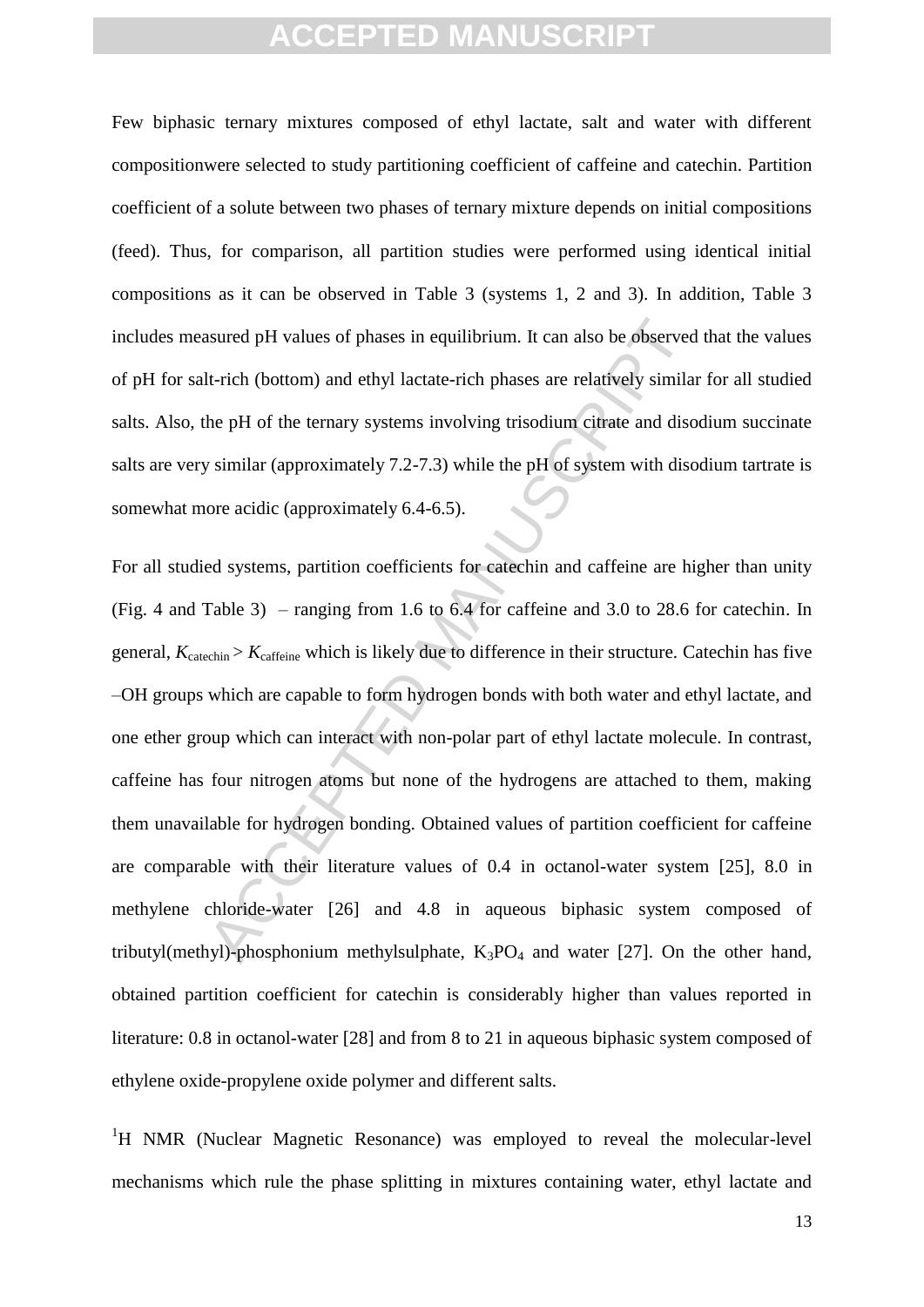salt. Table S1 in Electronic Supplementary Information (ESI) document contains chemical shifts and deviations for various mixture compositions. H-signals belonging to -OH groups from citrate anion, tartrate anion and ethyl lactate seem not to appear as separate probably due to interaction with water. Also, two aqueous signals appear in spectra (designated as a and b in Figure 1). The larger signal shift (b in Fig.1) changes its position greatly  $(\sim 0.10$ ppm) while smaller signal (a in Fig.1) is much smaller and present at 4.79 ppm which prompt us to conclude that principal signal (b) is associated to water in our investigated system and quite sensitive to solution composition and pH while the smaller one (a) is most probably related to HOD from capillary solution and therefore irrelevant [29].

smaller signal (a in Fig.1) is much smaller and present at 4.79 ppm<br>de that principal signal (b) is associated to water in our investiga<br>we to solution composition and pH while the smaller one (a) is<br>DD from capillary sol Using obtained chemical shifts and their deviations presented in Table S1 (SI), it was possible to construct Figures 5, 6 and 7 showing dislocation of all  $^1$ H-NMR signals with addition of salt to the (EL+water) and addition of ethyl lactate to the (salt+water) mixture. Mixtures containing different salts showed similar trends. Addition of a salt to the (ethyl lactate + water) mixture resulted in negative chemical shifts for all hydrogens of ethyl lactate and water (Figures 5a), 6a) and 7a)), indicating that interactions between ethyl lactate and water molecules become less attractive with addition of salt.

It can be also observed that all hydrogen signals belonging to ethyl lactate (designated as f, h, h and i in Fig.1) dislocate equally toward lower negative chemical shift values, suggesting that salt-anion and ethyl lactate do not interact directly, but through mediation of their hydrated cores. The consequence of this interaction is transfer of some electron density uniformly to ethyl lactate resulting also in uniform dislocation of chemical shifts of its Hatoms.

For systems containing trisodium citrate and disodium succinate, further addition of ethyl lactate at higher concentration (1.2 mol/kg) does not contribute to further increase of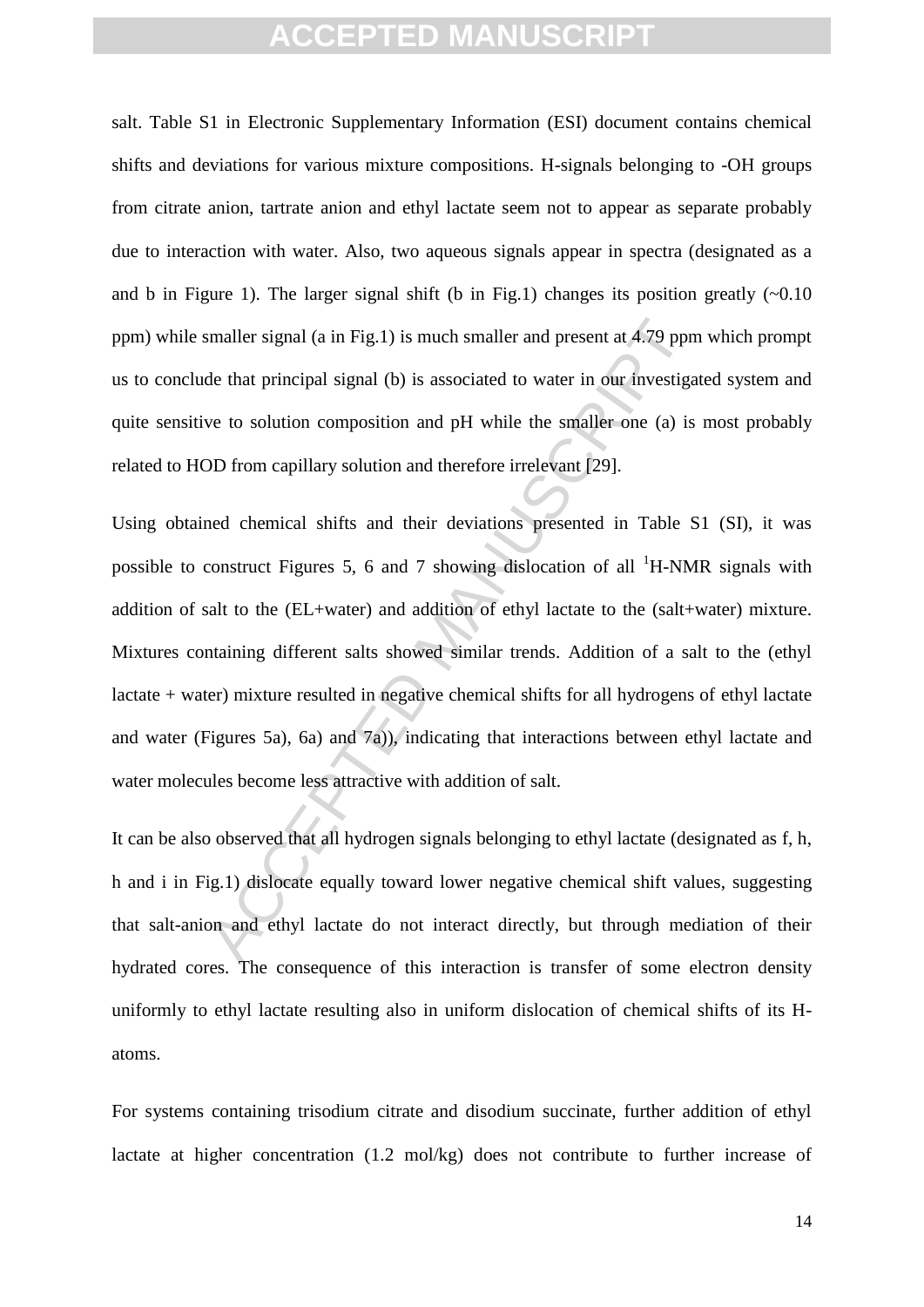dislocation of water and salt shifts in respect to shifts of ethyl lactate at lower concentration (0.3 mol/kg) (see Figures 5b) and 7b)). Different trend was observed for tartrate salt (Fig.6b)) – further increase of ethyl lactate concentration resulted in further increase of positive shifts. This might be because, on the contrary to citrate and succinate anions, tartrate anion possess two –OH groups capable to form stronger hydrogen bonds with water.

#### **4. Conclusions**

The system based on environmentally friendly<br>reported in this work for the first time. Could points of the t<br>f water, ethyl lactate and salt (trisodium citrate or disodium tartralong<br>with corresponding tie-lines were exper Formation of aqueous biphasic system based on environmentally friendly solvent (ethyl lactate) was reported in this work for the first time. Could points of the ternary systems composed of water, ethyl lactate and salt (trisodium citrate or disodium tartrate or disodium succinate) along with corresponding tie-lines were experimentally determined at 298K. In addition, partition coefficients of biologically active compounds, namely caffeine and catechin were reported, showing favourable separation potential. Observations of phase behaviour and results of  ${}^{1}$ H-NMR spectroscopy revealed the molecular mechanism of phase splitting.

#### **Acknowledgements**

This work was supported by the Joy Welch Educational Charitable Trust (2017) – Lancaster University, UK. Zeljko Petrovski thanks to the FCT (Portugal) for studentship funding SFRH/BPD/111262/2015.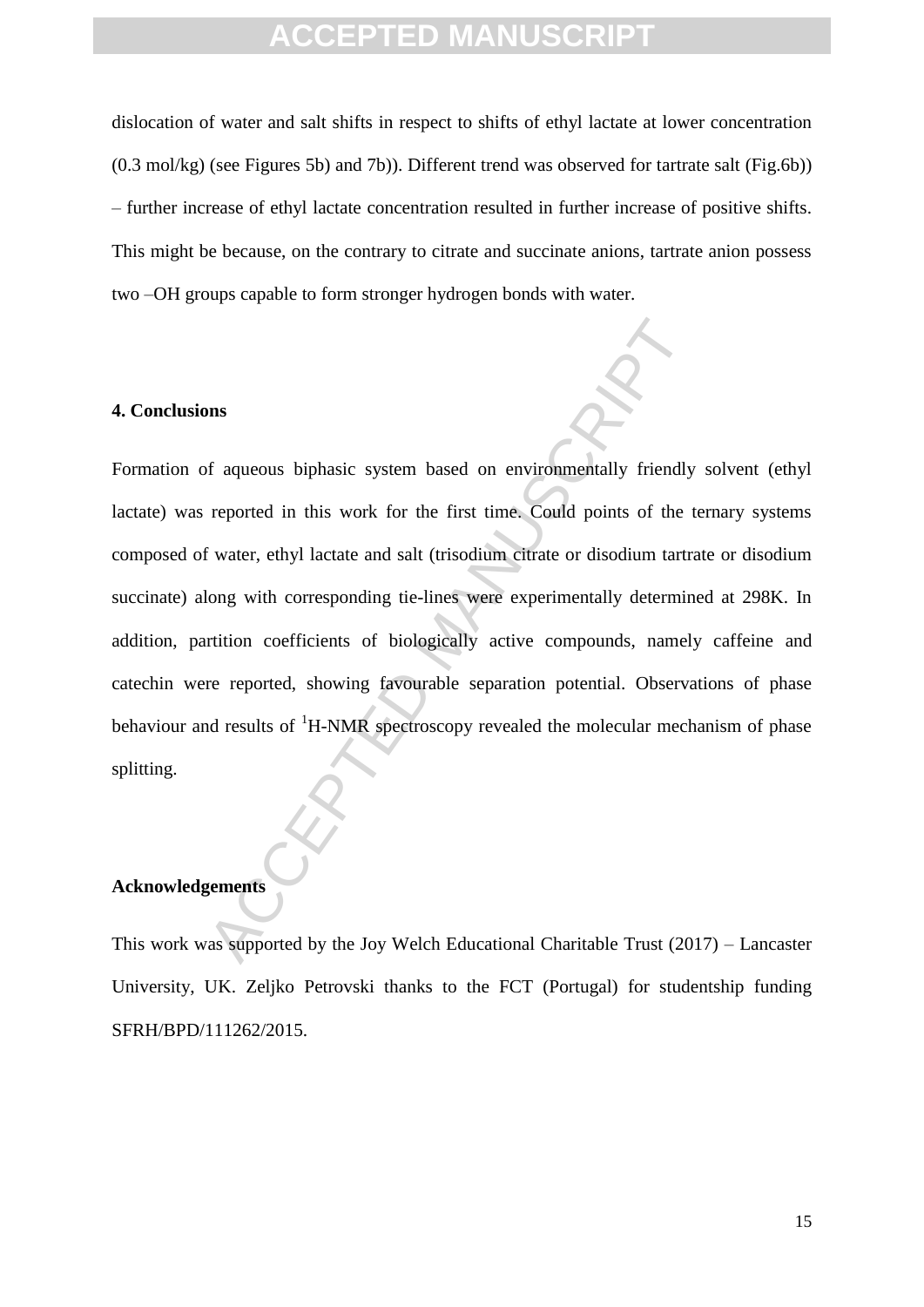**Table 1**.Cloud points and tie-line equilibrium data for the ternary system containing ethyl lactate (EL), water (wat) and salt (trisodium citrate, disodium tartrate or disodium succinate) at 298.2 K and at 0.1 MPa.  $x_{EL}$ ,  $x_{wat}$  and  $x_{salt}$  stand for mass fractions of ethyl lactate, water and salt, respectively, while TLL is tie-line length calculated according to Eq.(6).<sup>a</sup>

|              | $x_{\text{EL}}$                                                                        | $x_{\text{wat}}$ | $x_{\text{salt}}$ | <b>TLL</b> | $x_{\rm EL}$ | $x_{\text{wat}}$ | $x_{\text{salt}}$ | <b>TLL</b> | $x_{\rm EL}$ | $x_{\text{wat}}$                               | $x_{\text{salt}}$ | <b>TLL</b> |  |
|--------------|----------------------------------------------------------------------------------------|------------------|-------------------|------------|--------------|------------------|-------------------|------------|--------------|------------------------------------------------|-------------------|------------|--|
|              | ethyl lactate + water + trisodium citrate<br>ethyl lactate + water + disodium tartrate |                  |                   |            |              |                  |                   |            |              | ethyl lactate $+$ water $+$ disodium succinate |                   |            |  |
|              | 0.727                                                                                  | 0.268            | 0.005             |            | 0.664        | 0.323            | 0.013             |            | 0.806        | 0.186                                          | 0.008             |            |  |
|              | 0.610                                                                                  | 0.373            | 0.017             |            | 0.516        | 0.442            | 0.042             |            | 0.635        | 0.337                                          | 0.028             |            |  |
|              | 0.478                                                                                  | 0.481            | 0.041             |            | 0.431        | 0.510            | 0.059             |            | 0.531        | 0.423                                          | 0.046             |            |  |
|              | 0.385                                                                                  | 0.549            | 0.066             |            | 0.333        | 0.581            | 0.086             |            | 0.409        | 0.518                                          | 0.073             |            |  |
|              | 0.310                                                                                  | 0.593            | 0.097             |            | 0.299        | 0.598            | 0.103             |            | 0.301        | 0.596                                          | 0.103             |            |  |
|              | 0.254                                                                                  | 0.631            | 0.115             |            | 0.248        | 0.629            | 0.123             |            | 0.220        | 0.649                                          | 0.131             |            |  |
| Cloud points | 0.169                                                                                  | 0.679            | 0.152             |            | 0.153        | 0.682            | 0.165             |            | 0.214        | 0.654                                          | 0.132             |            |  |
|              | 0.111                                                                                  | 0.693            | 0.196             |            | 0.160        | 0.678            | 0.162             |            | 0.143        | 0.686                                          | 0.171             |            |  |
|              | 0.086                                                                                  | 0.705            | 0.209             |            | 0.114        | 0.682            | 0.204             |            | 0.124        | 0.677                                          | 0.199             |            |  |
|              | 0.059                                                                                  | 0.688            | 0.253             |            | 0.08         | 0.692            | 0.228             |            | 0.105        | 0.686                                          | 0.209             |            |  |
|              | 0.034                                                                                  | 0.690            | 0.276             |            | 0.069        | 0.657            | 0.274             |            |              |                                                |                   |            |  |
|              | 0.608                                                                                  | 0.375            | 0.017             |            | 0.597        | 0.38             | 0.023             |            | 0.602        | 0.368                                          | 0.030             |            |  |
|              | 0.300                                                                                  | 0.569            | 0.131             | 0.553      | 0.300        | 0.57             | 0.130             | 0.501      | 0.280        | 0.594                                          | 0.126             | 0.431      |  |
|              | 0.090                                                                                  | 0.700            | 0.210             |            | 0.126        | 0.681            | 0.193             |            | 0.189        | 0.658                                          | 0.153             |            |  |
|              | 0.740                                                                                  | 0.255            | 0.005             |            | 0.673        | 0.313            | 0.014             |            | 0.687        | 0.294                                          | 0.019             |            |  |
| Tie-lines    | 0.350                                                                                  | 0.501            | 0.149             | 0.755      | 0.35         | 0.51             | 0.14              | 0.669      | 0.300        | 0.57                                           | 0.130             | 0.564      |  |
|              | 0.032                                                                                  | 0.701            | 0.267             |            | 0.05         | 0.693            | 0.257             |            | 0.145        | 0.681                                          | 0.174             |            |  |
|              | 0.676                                                                                  | 0.315            | 0.009             |            | 0.648        | 0.335            | 0.017             |            | 0.742        | 0.244                                          | 0.014             |            |  |
|              | 0.320                                                                                  | 0.540            | 0.140             | 0.657      | 0.33         | 0.534            | 0.136             | 0.613      | 0.32         | 0.545                                          | 0.135             | 0.662      |  |
|              | 0.059                                                                                  | 0.705            | 0.236             |            | 0.074        | 0.693            | 0.233             |            | 0.106        | 0.698                                          | 0.196             |            |  |

<sup>a</sup> Standard uncertainties *u* are:  $u(T) = \pm 0.1$  K,  $u(x) = \pm 0.003$ ,  $u(p) = \pm 1$  kPa.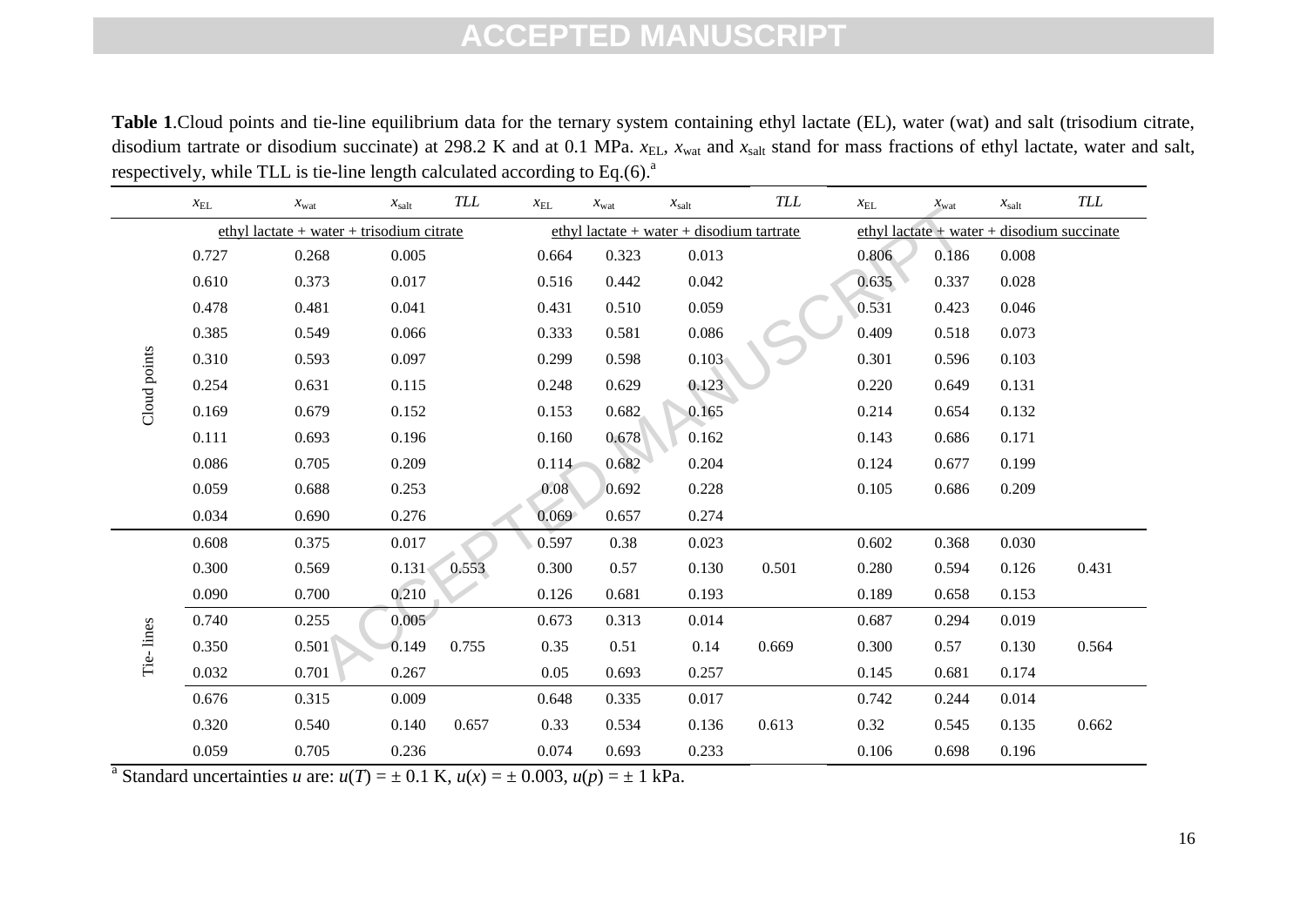**Table 2**. Parameters *A*, *B* and *C* of equation (1) fitted to the experimental cloud points at 298.2 K and at 0.1 MPa. Parameters  $\sigma$ ,  $r^2$  and *AAD* stand for standard error, correlation coefficient and absolute average deviations (Eq.(2)), respectively.<sup>8</sup>

| $A \pm \sigma$                                                                     | $B \pm \sigma$     | $C\pm\sigma$                                                      | $r^2$  | AAD / % |
|------------------------------------------------------------------------------------|--------------------|-------------------------------------------------------------------|--------|---------|
|                                                                                    |                    | $ethyl$ lactate + water + trisodium citrate                       |        |         |
| $0.940 \pm 0.018$                                                                  | $-3.389 \pm 0.114$ | $85.87 \pm 8.47$                                                  | 0.9984 | $7.0\,$ |
|                                                                                    |                    | ethyl lactate + water + disodium tartrate                         |        | 8.1     |
| $1.037 \pm 0.054$                                                                  | $-3.655 \pm 0.259$ | $69.86 \pm 14.94$                                                 | 0.9921 |         |
| $1.141\pm0.048$                                                                    | $-3.700 \pm 0.245$ | $ethyl$ lactate + water + disodium succinate<br>$97.22 \pm 20.39$ | 0.9938 | 7.6     |
| <sup>a</sup> Standard uncertainties u are: $u(T) = \pm 0.1$ K, $u(p) = \pm 1$ kPa. |                    |                                                                   |        |         |
|                                                                                    |                    |                                                                   |        |         |
|                                                                                    |                    |                                                                   |        |         |
|                                                                                    |                    |                                                                   |        |         |
|                                                                                    |                    |                                                                   |        |         |
|                                                                                    |                    |                                                                   |        |         |
|                                                                                    |                    |                                                                   |        |         |
|                                                                                    |                    |                                                                   |        |         |
|                                                                                    |                    |                                                                   |        |         |
|                                                                                    |                    |                                                                   |        |         |
|                                                                                    |                    |                                                                   |        |         |
|                                                                                    |                    |                                                                   |        |         |
|                                                                                    |                    |                                                                   |        |         |
|                                                                                    |                    |                                                                   |        |         |
|                                                                                    |                    |                                                                   |        |         |
|                                                                                    |                    |                                                                   |        |         |
|                                                                                    |                    |                                                                   |        |         |
|                                                                                    |                    |                                                                   |        |         |
|                                                                                    |                    |                                                                   |        |         |
|                                                                                    |                    |                                                                   |        |         |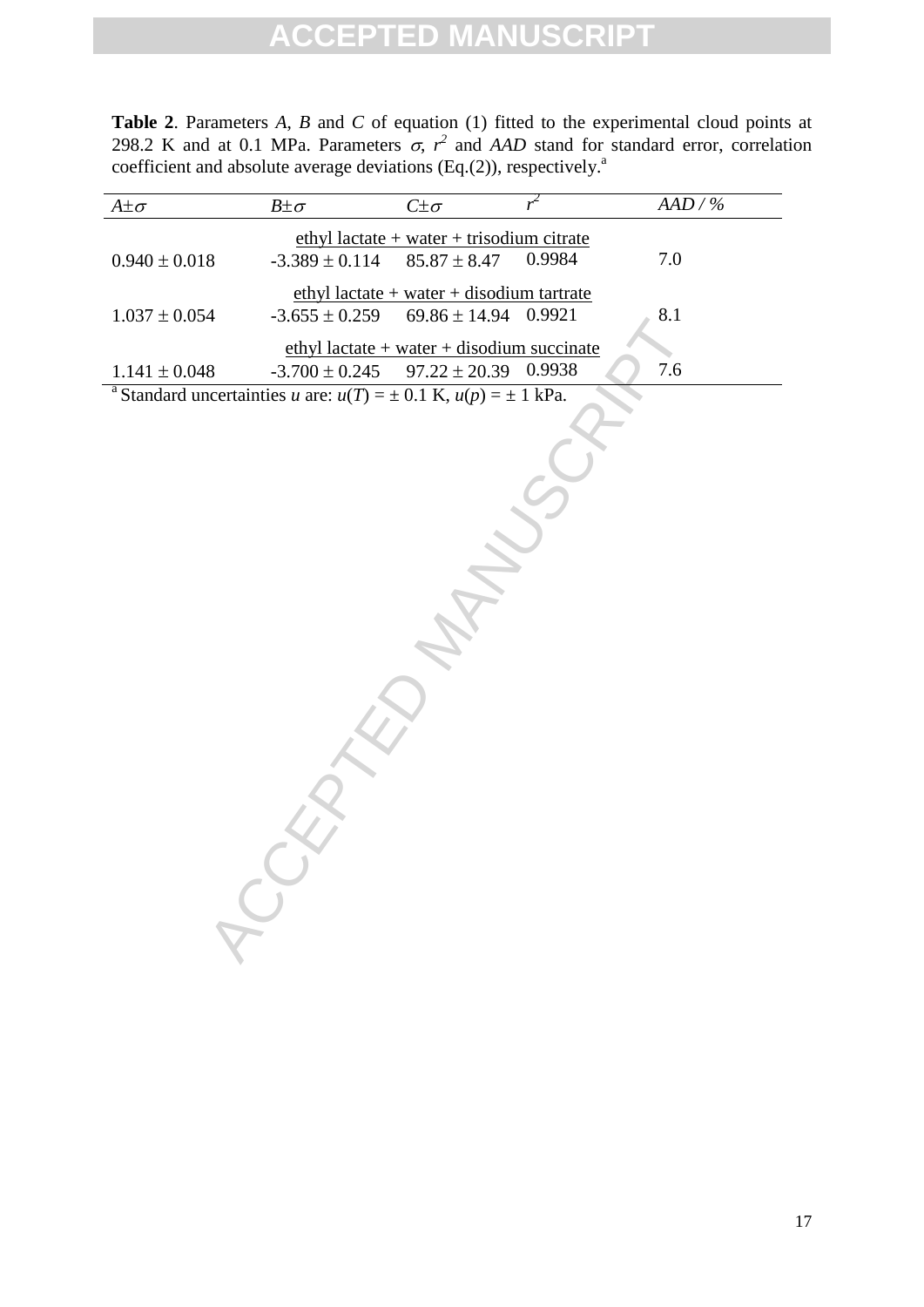**Table 3.** Partition coefficients of caffeine (*K*<sub>caffeine</sub>) and catechin (*K*<sub>catechin</sub>) in biphasic mixtures composed of ethyl lactate, water and salt, where salt is either trisodium citrate (Na<sub>3</sub>citrate) or disodium tartrate (Na<sub>2</sub>tartrate) or disodium succinate (Na<sub>2</sub>succinate) at 298 K and at 0.1 MPa. The initial concentration of both solutes (caffeine or catechin) in water was  $0.195$  mass% in all partitioning experiments.  $x_{EL}$  and  $x_{salt}$  stand for mass fractions of ethyl lactate and salt in initial ternary mixture (feed), respectively.<sup>a</sup>

| Salt                      | System | mass fraction in the feed |                   | $K_{\text{caffeine}}$ | $EE_{\mathit{cdfieine}}$ | $K_{\text{catechin}}$ | $EE_{\mathit{catechin}}$ | pH        |              |
|---------------------------|--------|---------------------------|-------------------|-----------------------|--------------------------|-----------------------|--------------------------|-----------|--------------|
|                           |        | $x_{\text{EL}}$           | $x_{\text{salt}}$ |                       | $\%$                     |                       | $\%$                     | top phase | bottom phase |
| Na <sub>3</sub> citrate   |        | 0.40                      | 0.09              | 6.4                   | 91.3                     | 10.6                  | 94.4                     | 7.07      | 7.13         |
|                           | 2      | 0.50                      | 0.09              | 4.4                   | 91.1                     | 16.1                  | 95.8                     | 7.05      | 7.09         |
|                           | 3      | 0.40                      | 0.13              | 3.4                   | 79.7                     | 3.0                   | 75.2                     | 7.37      | 7.38         |
| Na <sub>2</sub> tartrate  |        | 0.40                      | 0.09              | 2.8                   | 83.6                     | 6.0                   | 91.6                     | 6.40      | 6.78         |
|                           | 2      | 0.50                      | 0.09              | 3.6                   | 88.2                     | 6.4                   | 95.7                     | 6.47      | 6.58         |
|                           | 3      | 0.40                      | 0.13              | 3.6                   | 82.1                     | 28.6                  | 96.5                     | 6.40      | 6.45         |
| Na <sub>2</sub> succinate |        | 0.40                      | 0.09              | 2.9                   | 70.4                     | 2.6                   | 71.1                     | 7.25      | 7.25         |
|                           | 2      | 0.50                      | 0.09              | 1.6                   | 78.6                     | 8.5                   | 93.2                     | 7.45      | 7.37         |
|                           | 3      | 0.40                      | 0.13              | 3.5                   | 79.9                     | 6.5                   | 87.7                     | 7.37      | 7.34         |

ACCEPT <sup>a</sup> Standard uncertainties *u* are:  $u(T) = \pm 0.1$  K,  $u(K) = \pm 0.1$ ,  $u(EE\%) = \pm 0.7$ ,  $u(p) = \pm 1$  kPa.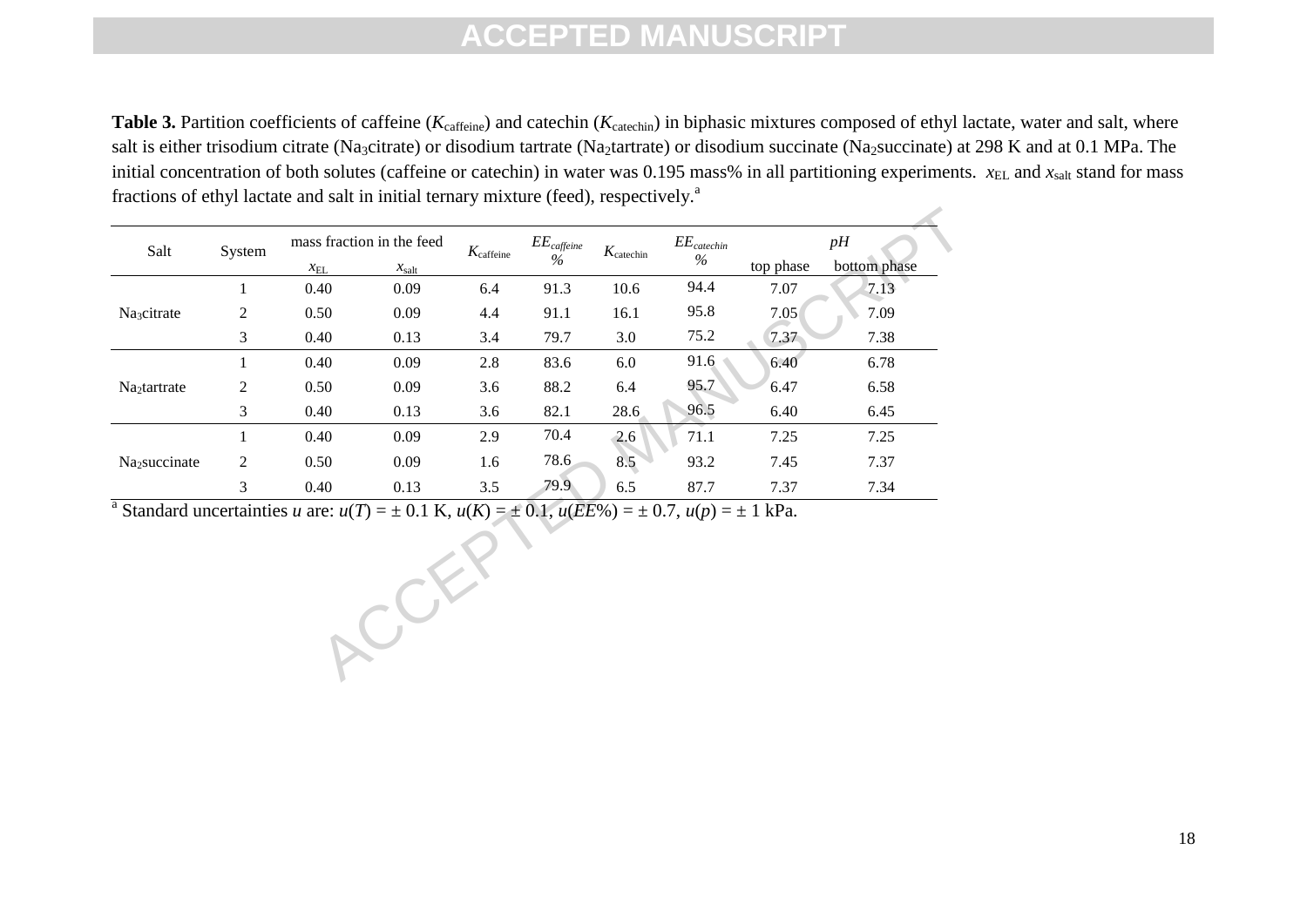#### **Caption to Figures**

**Figure 1**. Designation of hydrogen atoms of compounds whose chemical shift was analysed by  ${}^{1}$ H-NMR.

**Figure 2.** Cloud-point data for the ternary solutions containing ethyl lactate (EL), water and salt at 298.2 K and at 0.1 MPa, in mass fractions: trisodium citrate (filled triangles), disodium tartrate (filled circles) and disodium succinate (filled squares). Solid curvespresent fittings obtained by equation (1) using parameters given in Table 1.

Figure 3. Cloud point curves (solid line) and corresponding tie-lines (dash line) for ternary solutions containing ethyl lactate (EL), water and salt at 298.2 K and at 0.1 MPa: trisodium citrate (a), disodium tartrate (b), and disodium succinate (c). Solid curves present fittings obtained by equation (1) using parameters given in Table 1.

d circles) and disodium succinate (filled squares). Solid curves<br>equation (1) using parameters given in Table 1.<br>loud point curves (solid line) and corresponding tic-lines (dash lin<br>taining ethyl lactate (EL), water and s **Figure 4.** Partition coefficients of caffeine  $K_{\text{caffeine}}(a)$ , and catechin  $K_{\text{catechin}}(b)$ , in biphasic systems composed of ethyl lactate, water and salt (trisodium citrate, disodium tartrate and disodium succinate) at 298 K and at 0.1 MPa, for different initial compositions (in mass fraction): 1)  $x_{EL} = 0.40$ ,  $x_{salt} = 0.09$  (black); 2)  $x_{EL} = 0.50$ ,  $x_{salt} = 0.09$  (grey); 3)  $x_{EL} = 0.40$ ,  $x_{salt}$  $= 0.13$  (white). The initial concentration of both solutes (caffeine or catechin) in water was 0.195 mass% in all partitioning experiments.

Figure 5. <sup>1</sup>H-NMR chemical shift deviations for ternary system composed of ethyl lactate, water and trisodium citrate (Na<sub>3</sub>citrate): a) Effect of addition of Na<sub>3</sub>citrate to the (ethyl lactate + water) mixture ( $\Delta \delta_{H,1}$ ); and b) Effect of addition of ethyl lactate to the (Na<sub>3</sub>citrate + water) mixture ( $\Delta \delta_{H,2}$ ). Shifts b (grey circles) and c (minus) belong to water and Na<sub>3</sub>citrate (- $CH<sub>2</sub>COO$ ), respectively, while shifts f (empty squares), g (empty triangle), h (plus) and i (empty diamonds) belong to H atoms of ethyl lactate as designated in Figure 1.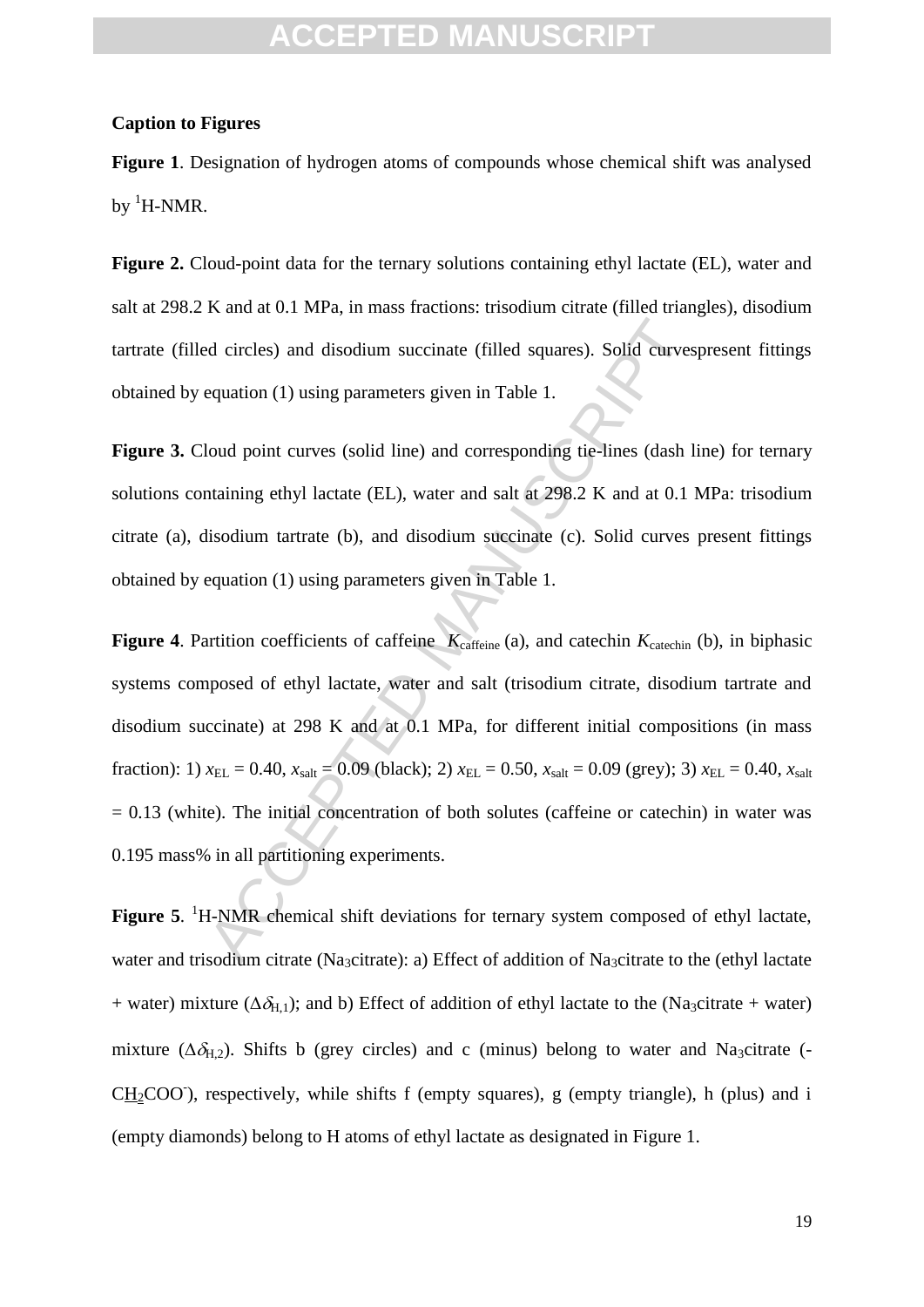Figure 6. <sup>1</sup>H-NMR chemical shift deviations for ternary system composed of ethyl lactate, water and disodium tartrate (Na<sub>2</sub>tartrate): a) Effect of addition of Na<sub>2</sub>tartrate to the (ethyl lactate + water) mixture ( $\Delta \delta_{H,1}$ ); and b) Effect of addition of ethyl lactate to the (Na<sub>2</sub>tartrate + water) mixture ( $\Delta \delta_{H,2}$ ). Shifts b (grey circles) and c (minus) belong to water and Na<sub>3</sub>citrate (- $CH<sub>2</sub>COO$ ), respectively, while shifts f (empty squares), g (empty triangle), h (plus) and i (empty diamonds) belong to H atoms of ethyl lactate as designated in Figure 1.

onds) belong to H atoms of ethyl lactate as designated in Figure 1.<br>
H-NMR chemical shift deviations for ternary system composed c<br>
isodium succinate (Na<sub>2</sub>succinate): a) Effect of addition of Na<sub>2s</sub><br>
e + water) mixture ( Figure 7. <sup>1</sup>H-NMR chemical shift deviations for ternary system composed of ethyl lactate, water and disodium succinate (Na<sub>2</sub>succinate): a) Effect of addition of Na<sub>2</sub>succinate to the (ethyl lactate + water) mixture  $(\Delta \delta_{H,1})$ ; and b) Effect of addition of ethyl lactate to the (Na<sub>2</sub>succinate + water) mixture ( $\Delta \delta_{H2}$ ). Shifts b (grey circles) and c (minus) belong to water and Na<sub>3</sub>citrate (- CH<sub>2</sub>COO<sup>-</sup>), respectively, while shifts f (empty squares), g (empty triangle), h (plus) and i (empty diamonds) belong to H atoms of ethyl lactate as designated in Figure 1.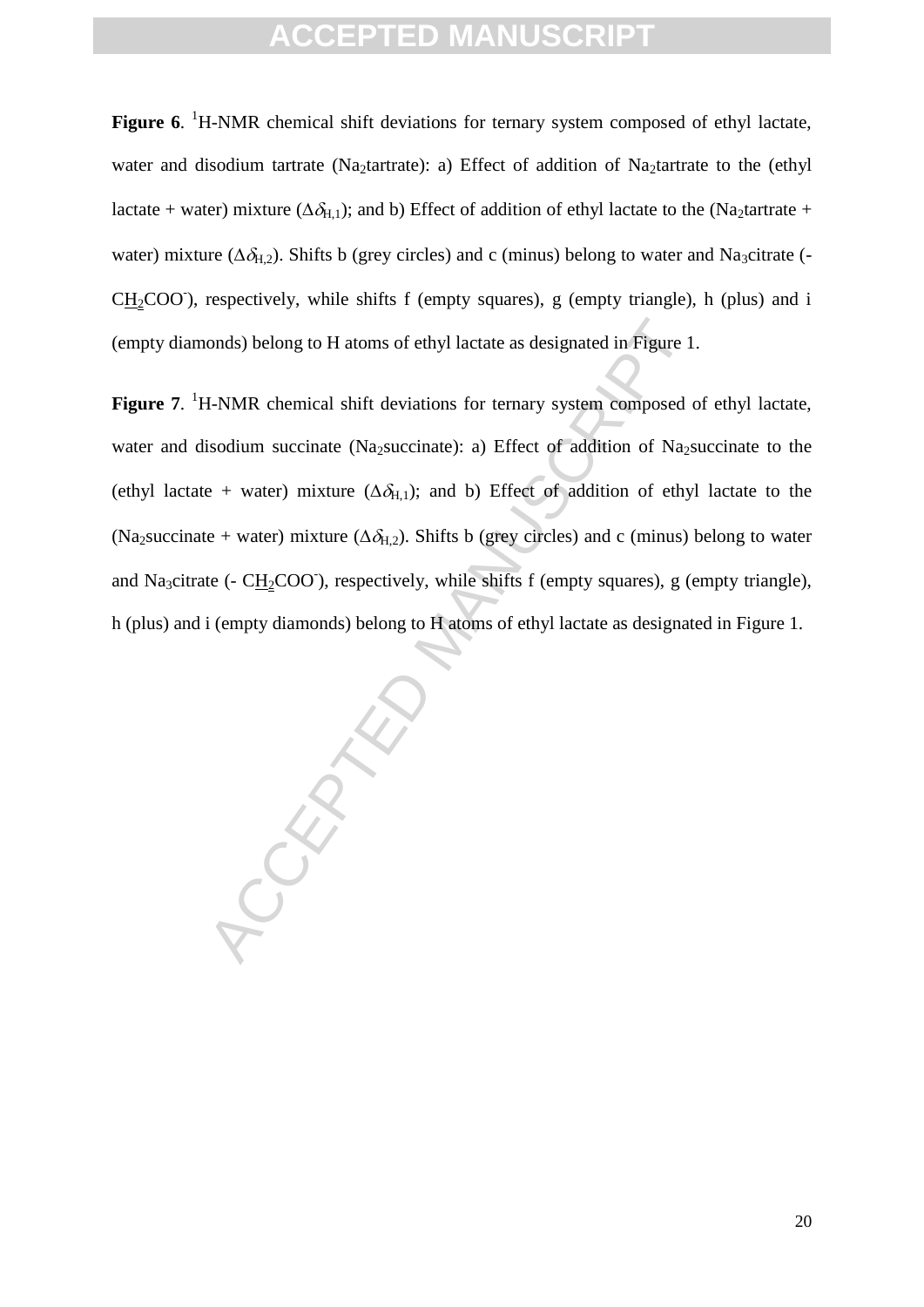#### **Figure 1**

HOD - a -small signal;  $H_2O$  - b -principal signal;

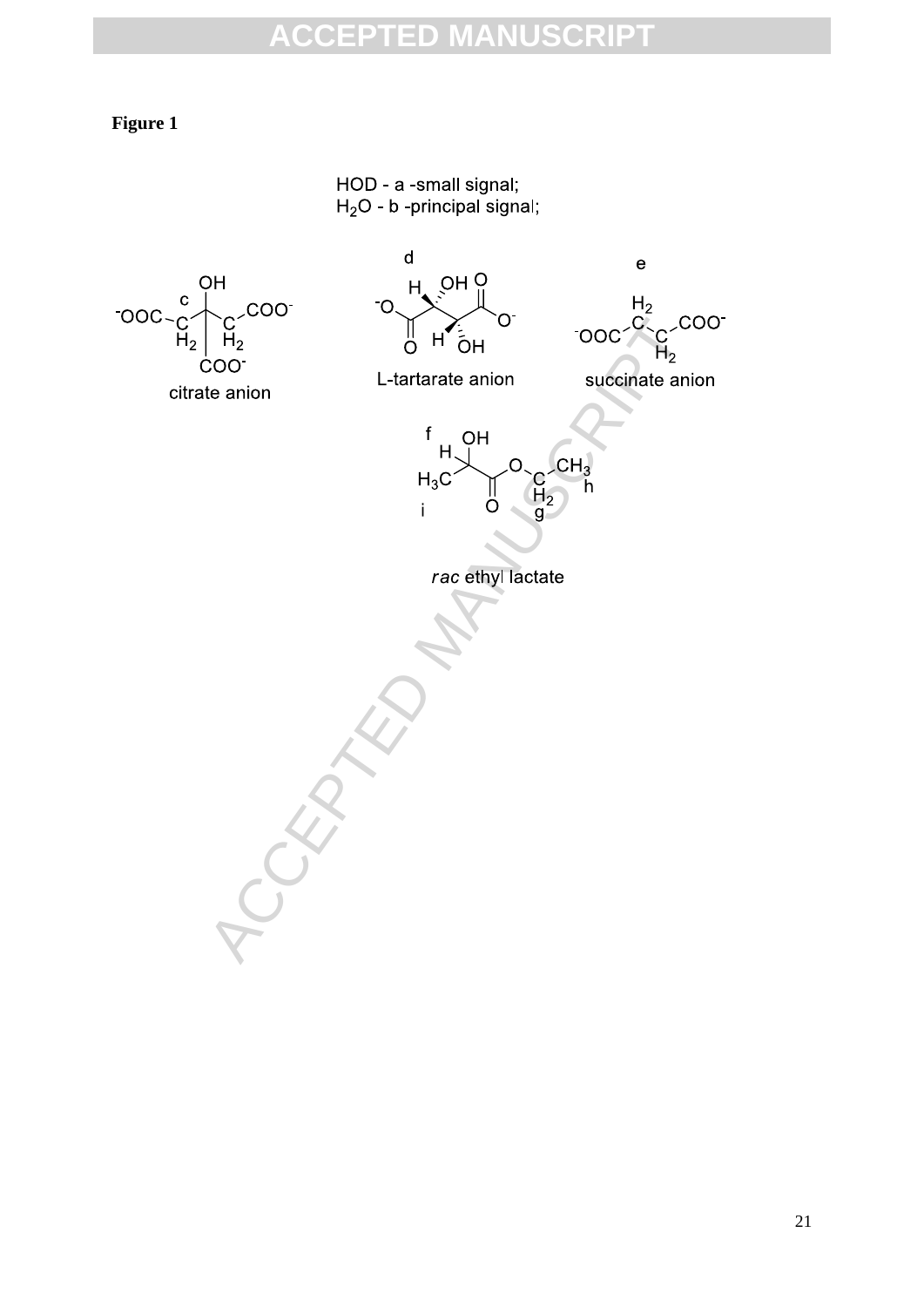

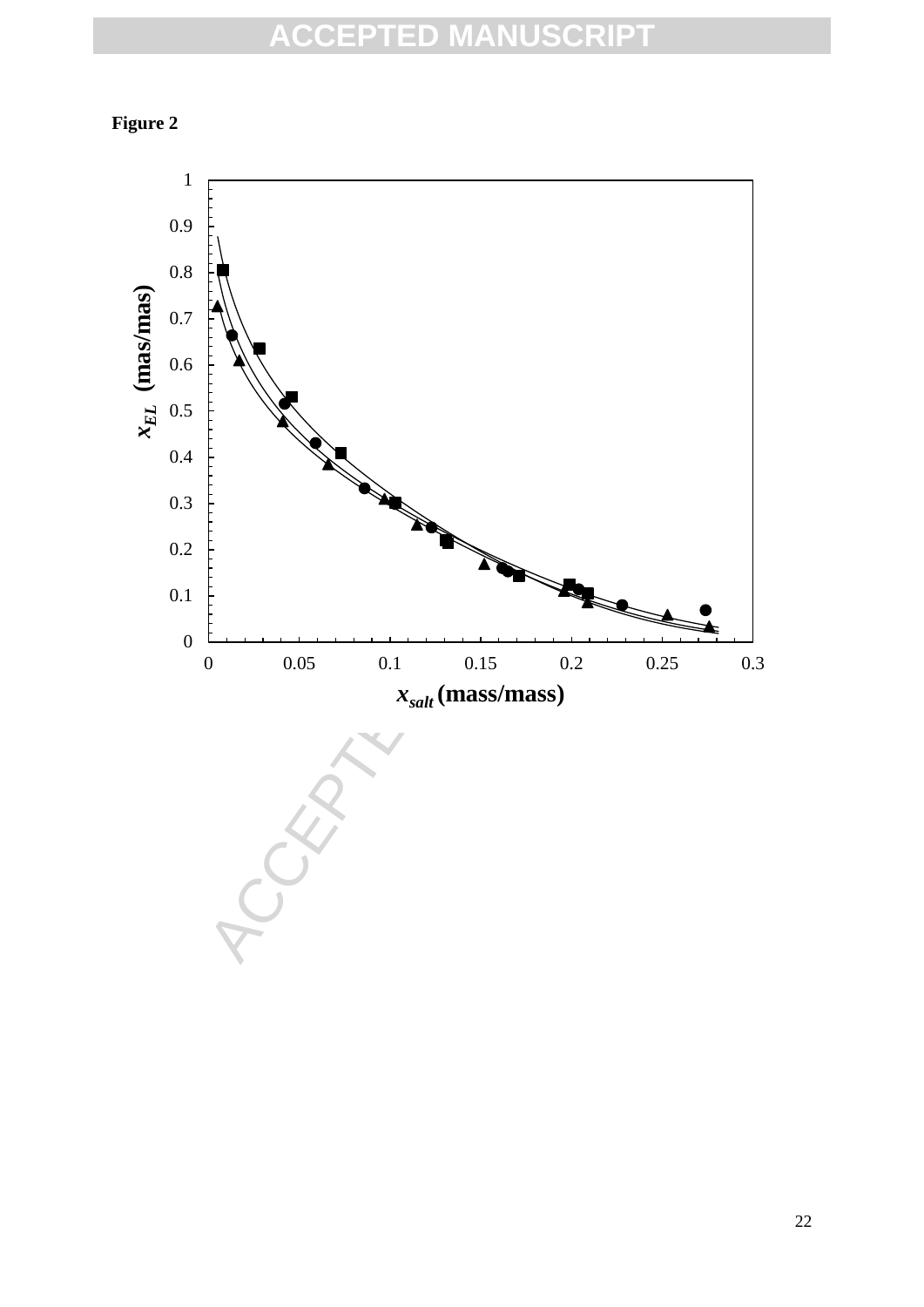

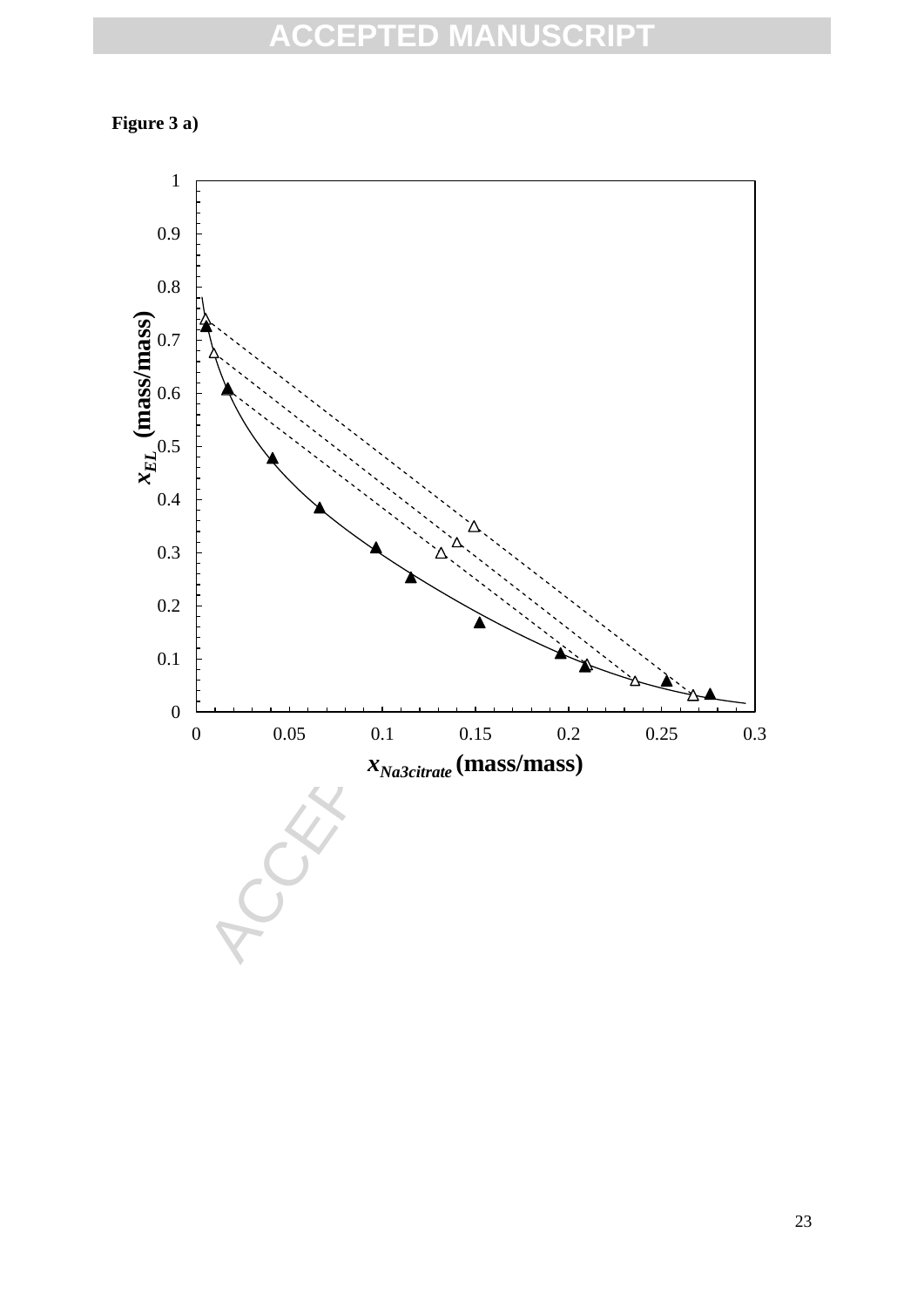

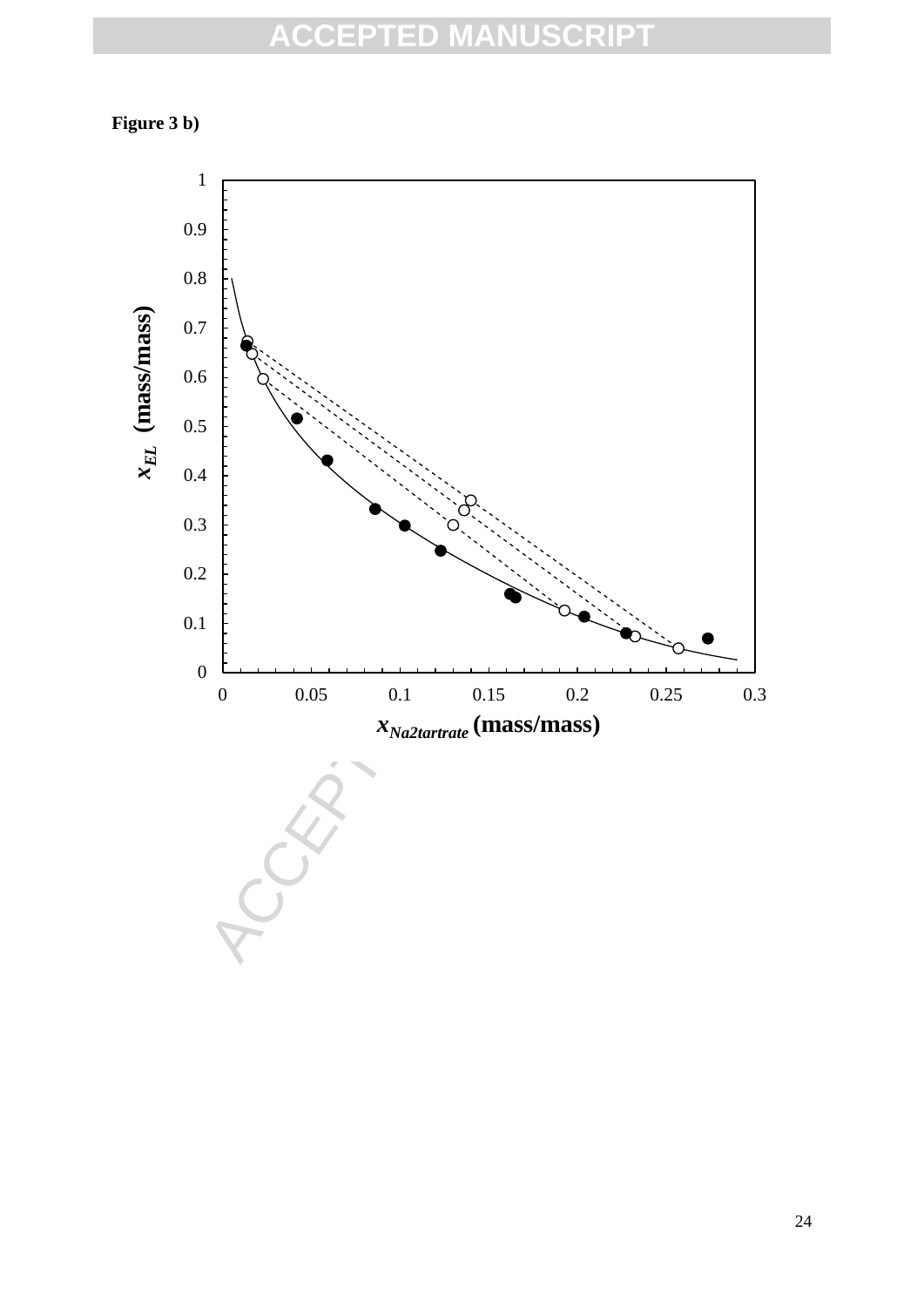

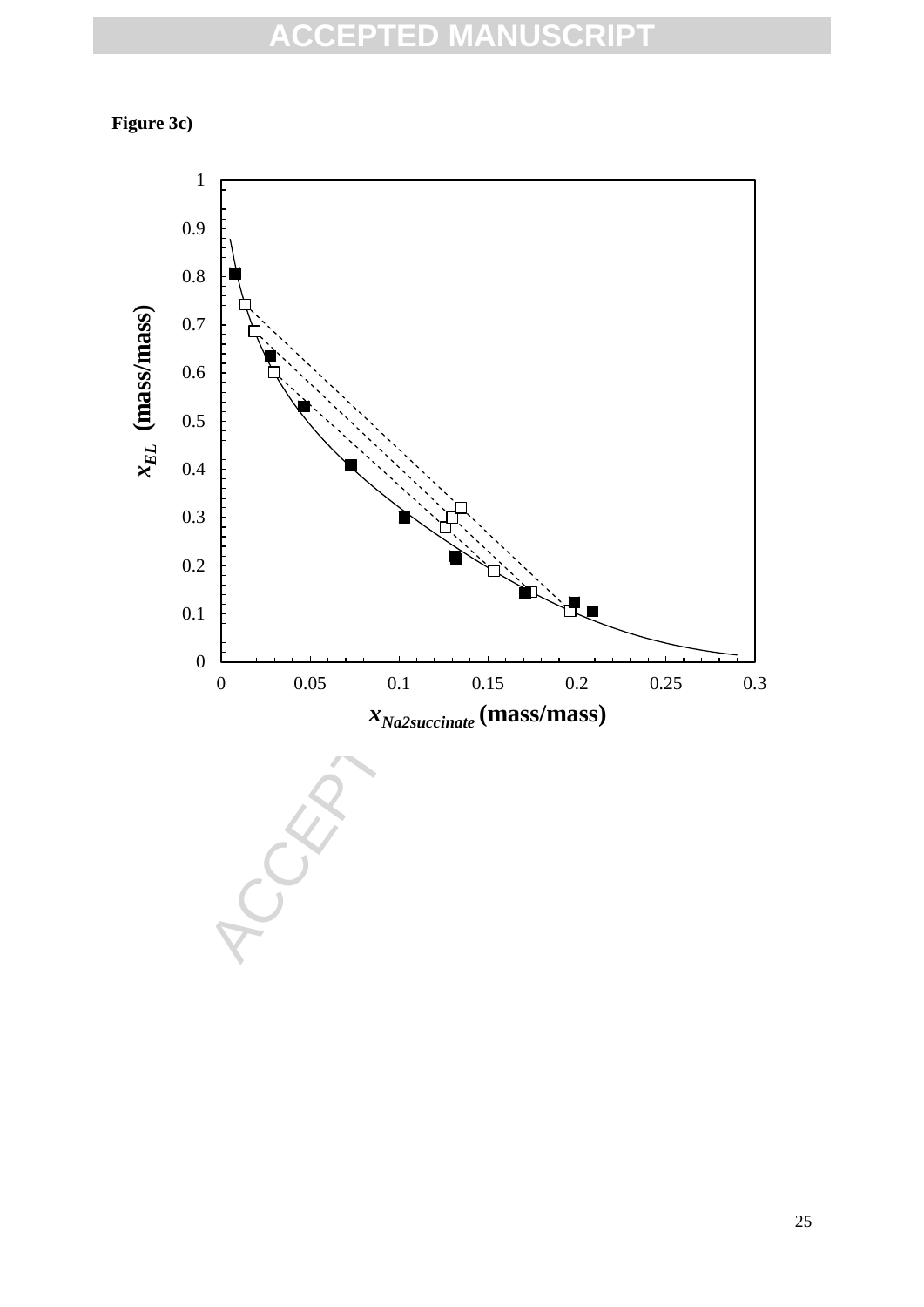### **Figure 4**

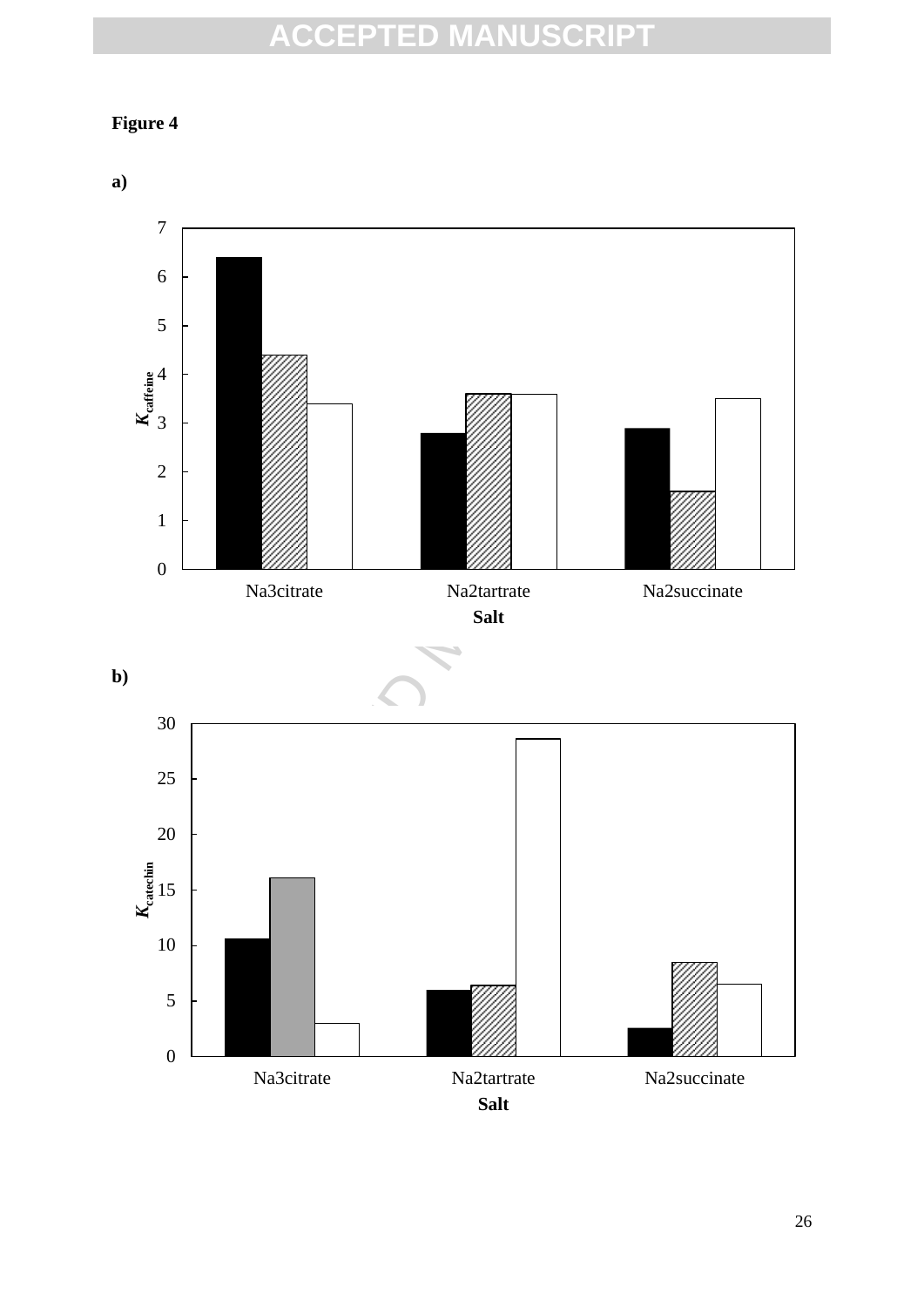

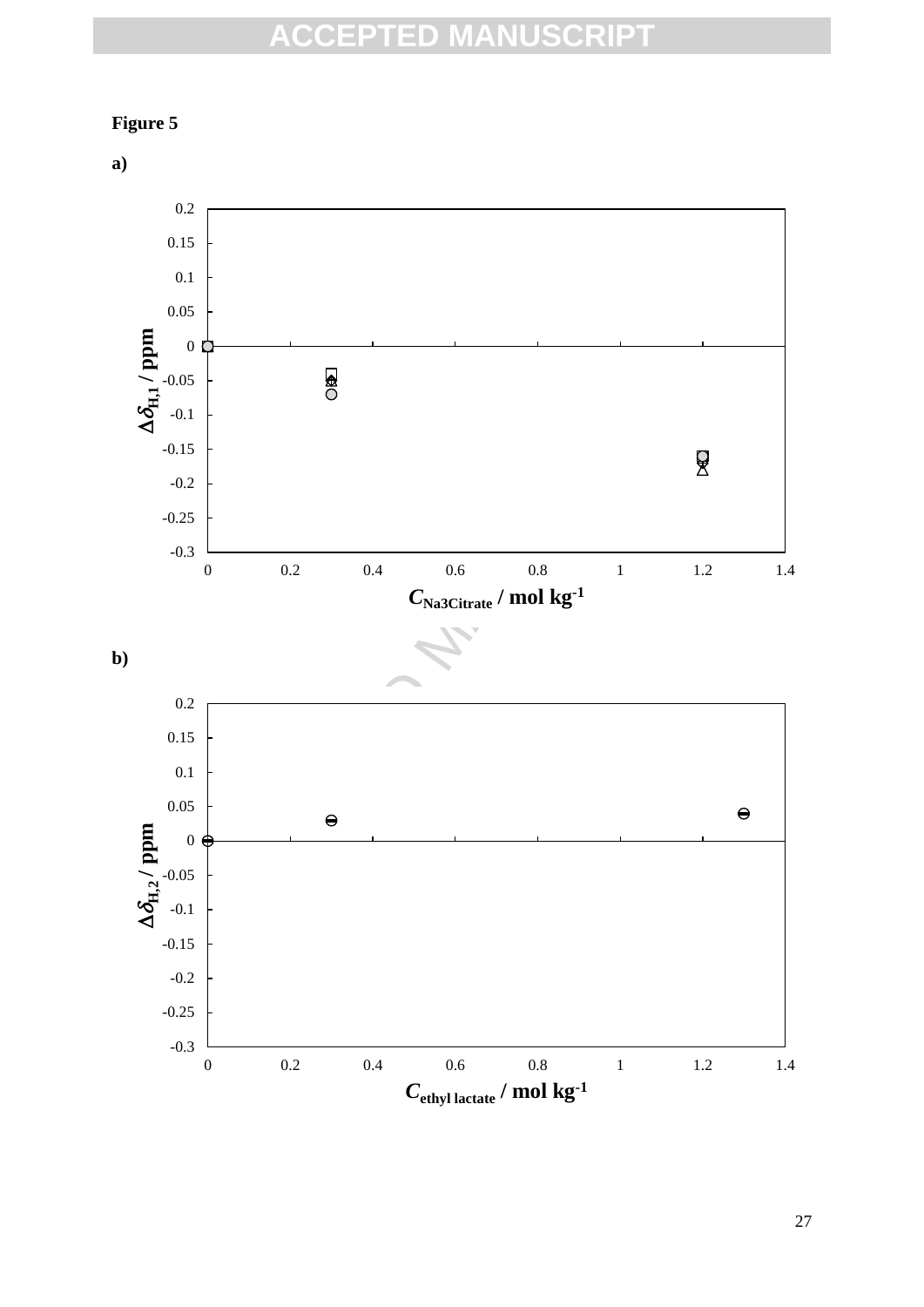

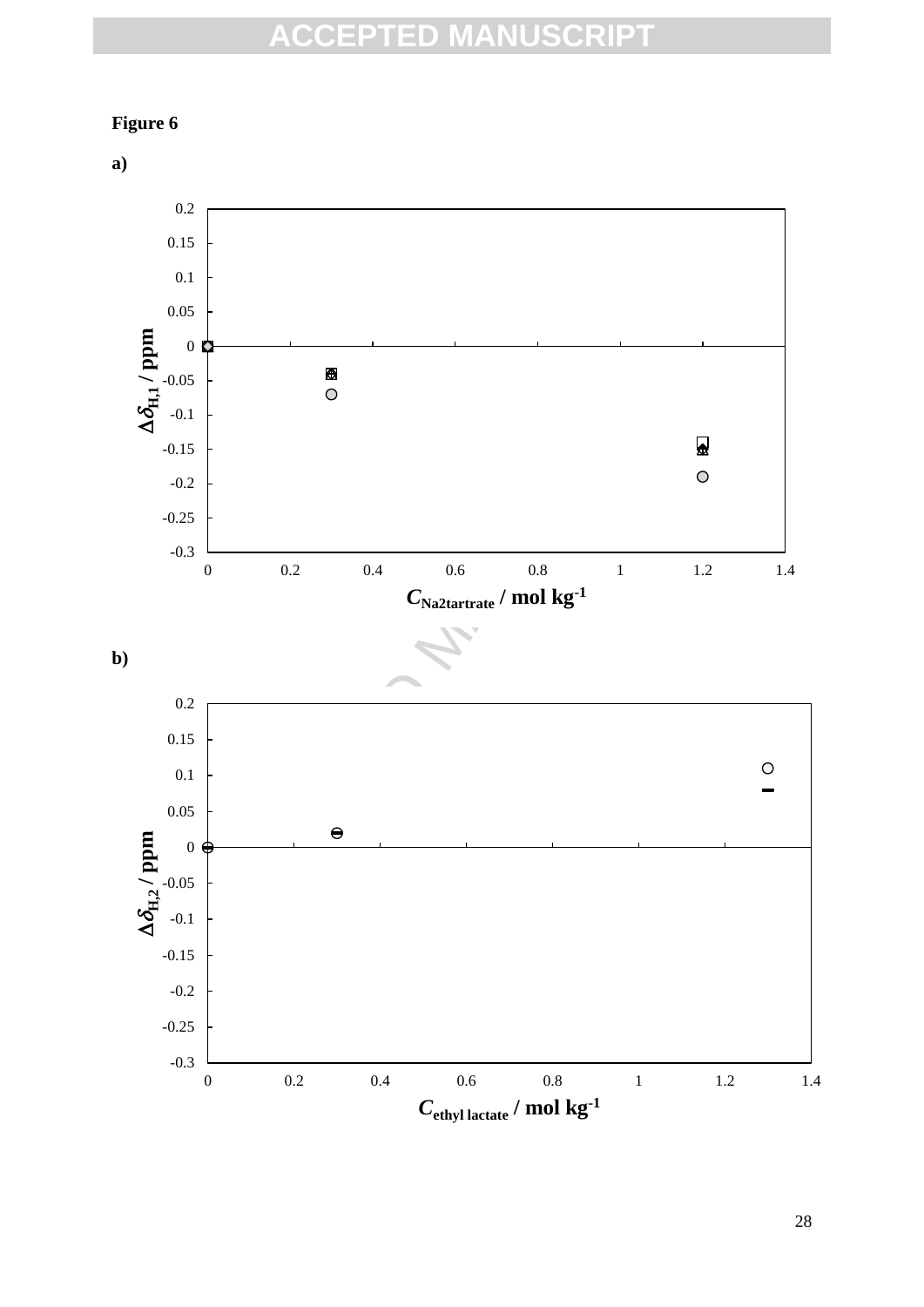

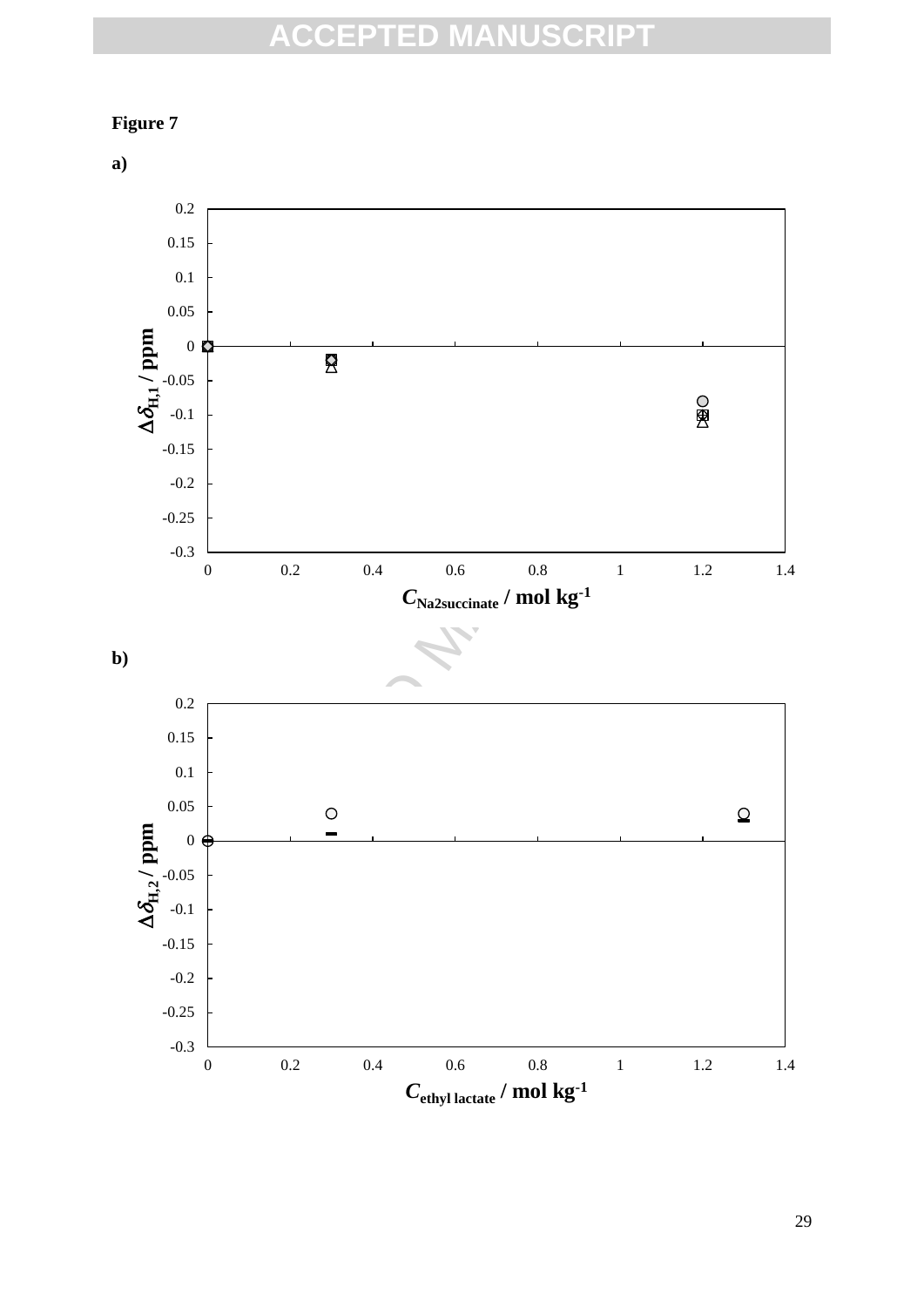#### **Graphical abstracts**



Aqueous biphasic mixtures based on ethyl lactate are promising systems for sustainable separations.

30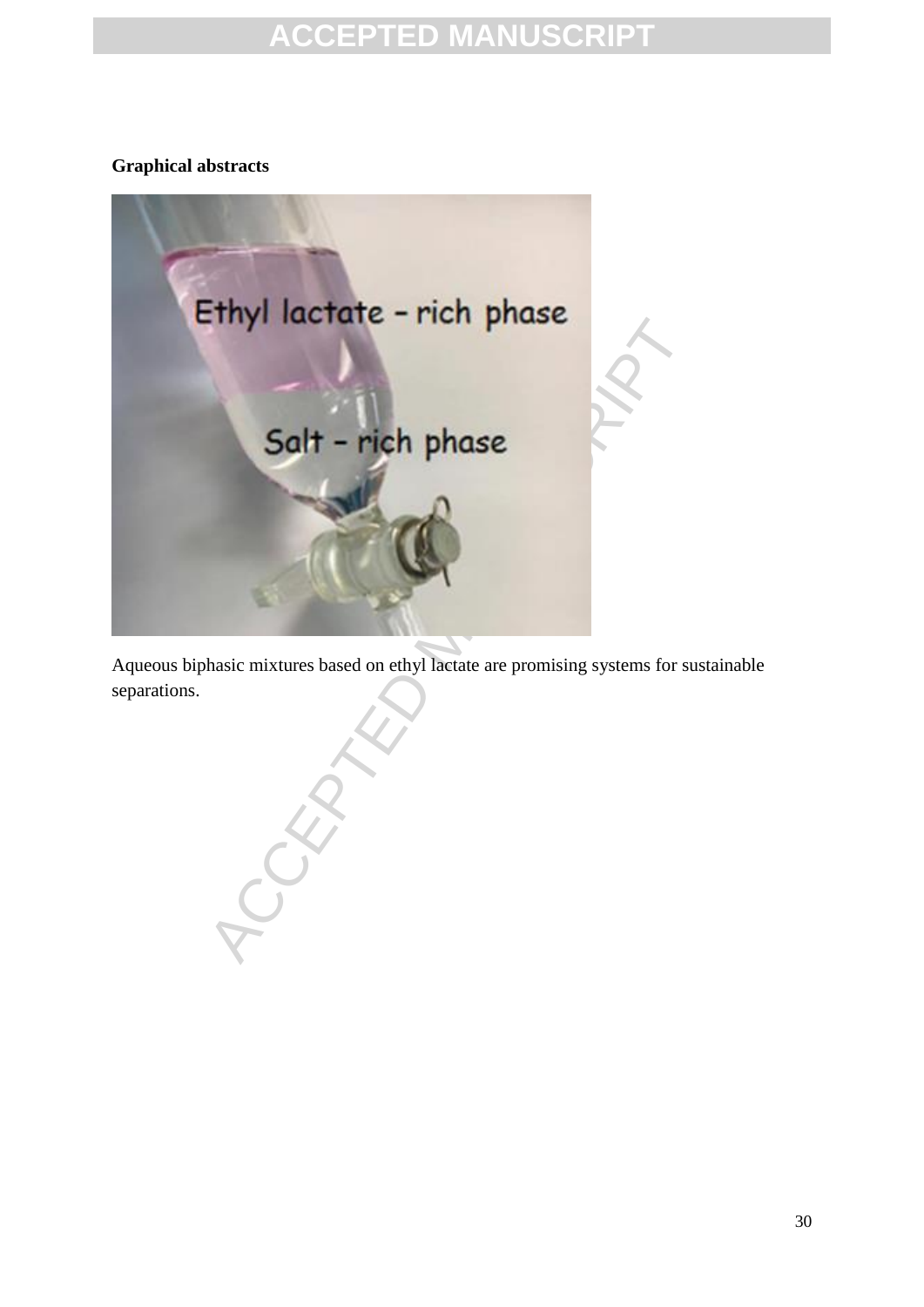#### **Highlights**

- Novel green platform for extraction of various compounds from aqueous solutions.
- Ethyl lactate aqueous solutions form aqueous biphasic systems upon salt addition.
- $\bullet$ <sup>1</sup>HNMR analysis has reveal molecular interactions.
- Measured partition coefficients show favourable separation potential.

#### **References**

1

R. Bouchard and M. Rahni, Separation and purification of benzylpenicising coupled ultrafiltration and nanofiltration technologies, J. Biotechno, A.R. Arens-Barros, A.M. Azevedo, Partitioning in Aqueous Two-Phas, Applicati [1] L. Tessier, P. Bouchard and M. Rahni, Separation and purification of benzylpenicillin produced by fermentation using coupled ultrafiltration and nanofiltration technologies, J. Biotechnol. 116, (2005) 79–89.

[2] A.L. Grilo, M.R. Aires-Barros, A.M. Azevedo, Partitioning in Aqueous Two-Phase Systems: Fundamentals, Applications and Trends, Sep. Purif. Rev. 45 (2016) 68–80.

[3] R.M. Marques da Silva, J.S. dos Reis Coimbra, C.A. da Silva, A.R. da Costa, R.A. da Rocha, A.R. Melgarejo Gimenez and I.J. Boggione Santos, Green extraction by aqueous two-phase systems of porcine pancreatic and snake venom phospholipase A2, Sep. Purif. Technol. 141 (2015) 25–30.

[4] A. Veide, A.-L. Smeds, S.-O. Enfors, A Process for large-scale isolation of β-galactosidase from E. coli in an aqueous two-phase system, Biotechnol. Bioeng. 25 (1983) 1789–1800.

[5] M.G. Freire, A.F.M. Cláudio, J.M.M. Araújo, J.A.P. Coutinho, I.M. Marrucho, J.N. Canongia Lopes and L.P.N. Rebelo, Aqueous biphasic systems: a boost brought about by using ionic liquids, Chem. Soc. Rev. 41 (2012) 4966–4995.

[6] M.V. Quental, M. Caban, M.M. Pereira, P. Stepnowski, J.A.P. Coutinho, M.G. Freire, Enhanced extraction of proteins using cholinium-based ionic liquids as phase-forming components of aqueous biphasic systems, Biotechnol. J. 10 (2015) 1457–66.

[7] V.P. Priyanka, A. Basaiahgari, R.L. Gardas, Enhanced partitioning of tryptophan in aqueous biphasic systems formed by benzyltrialkylammonium based ionic liquids: Evaluation of thermophysical and phase behaviour, J. Mol. Liq. 247 (2017) 207–214.

[8] J.H. Santos, F.A. Silva, S.P. Ventura, J.A. Coutinho, R.L. de Souza, C.M. Soares, A.S. Lima, Ionic liquid-based aqueous biphasic systems as a versatile tool for the recovery of antioxidant compounds, Biotechnol. Prog. 31 (2015) 70–77.

[9] H.F.D. Almeida, M.G. Freire, I.M. Marrucho, Improved extraction of fluoroquinolones with recyclable ionic-liquid-based aqueous biphasic systems, Green Chem. 18 (2016) 2717–2725.

[10] A. Dimitrijević, Lj. Ignjatović, A.Tot, M. Vraneš, N. Zec, S. Gadžurić, T. Trtić-Petrović, Simultaneous extraction of pesticides of different polarity applying aqueous biphasic systems based on ionic liquids, J. Mol. Liq. 243 (2017) 646–653

[11] R.R.G. Soares, A.M. Azevedo, P. Fernandes, V. Chu, J.P. Conde, M.R. Aires-Barros, A simple method for point-of-need extraction, concentration and rapid multi-mycotoxin immunodetection in feeds using aqueous two-phase systems, J. Chromatogr. A 1511 (2017) 15–24.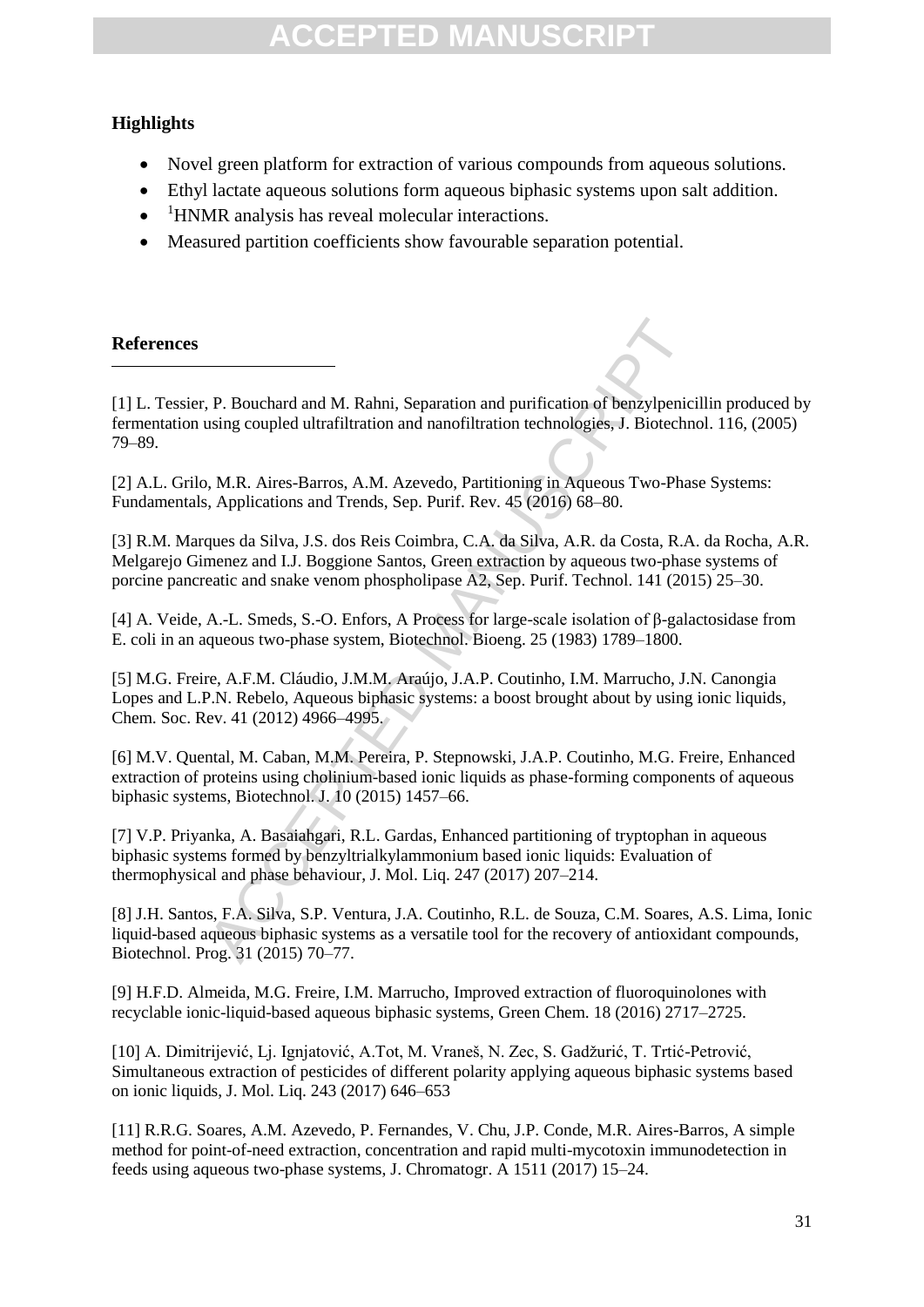[12] J.J. Clary, V.J. Feron, J.A. van Velthuijsen, Safety assessment of lactate esters, Regul.Toxicol.Pharmacol. 27 (1998) 88–97.

1

[13] C.T. Bowmer, R.N. Hooftman, A.O. Hanstveit, P.W.M. Venderbosch, N. van der Hoeven, The ecotoxicity and the biodegradability of lactic acid, alkyl lactate esters and lactate salts, Chemosphere 37 (1998) 1317–1333.

[14] Food and Drug Administration Department of Health and Human Services; The Code of Federal Regulations, Title 21, Food and DrugsGovernment Printing Office, Washington, DC, 2005.

[15] G. García, M. Atilhan, S. Aparicio, Insights into alkyl lactate + water mixed fluids, Journal of Molecular Liquids, J. Mol. Liq. 199 (2014) 215–223.

[16] S. Aparicio, S. Halajian, R. Alcalde, B. Garcıa, J.M. Leal, Liquid structure of ethyl lactate, pure and water mixed, as seen by dielectric spectroscopy, solvatochromic and thermophysical studies, Chem. Phys. Lett. 454 (2008) 49–55.

[17] M.E. Zakrzewska, M.S. Manic, E.A. Macedo, V. Najdanovic-Visak, Fluid Phase Equilib. 320 (2012*)* 38–42.

[18] D.V. Bermejo, P. Luna, P.M.S. Manic, V. Najdanovic-Visak, G. Reglero, T. Fornari, Extraction of caffeine from natural matter using a bio-renewable agrochemical solvent, Food Bioprod. Process 91 (2013) 303–309.

[19] M.S. Manic, D. Villanueva, T. Fornari, A.J. Queimada, E.A. Macedo, V. Najdanovic-Visak, J. Chem. Thermodyn. 48 (2012) 93–100.

[20] G. Vicente, A. Paiva, T. Fornari, V. Najdanovic-Visak, Liquid–liquid equilibria for separation of tocopherol from olive oil using ethyl lactate, Chem. Eng. J. 172 (2011) 879–884.

[21] S. Nicolardi, S. Herrera, M.J.M. Bueno, A.R. Fernández-Alba, Two new competitive ELISA methods for the determination of caffeine and cotinine in wastewater and river waters, Anal. Methods 4 (2012) 3364–3371.

[22] P.V. Gadkari, M. Balaraman, Catechins: Sources, extraction and encapsulation: A review, Food Bioprod. Process 93 (2015) 122–138.

11tle 21, Pood and DrugsGovernment Printing Office, Washington, DC,<br>
a, M. Atilhan, S. Aparicio, Insights into alkyl lactate + water mixed fluid<br>
quids, J. Mol. Liq. 199 (2014) 215–223.<br>
Etio, S. Halajian, R. Alealde, B. G [23] E.C. de Souza, R.S. Diniz, J.S. Dos Reis Coimbra, M. de Oliveira Leite, G. Rocha dos Santos, A.M. da Cruz Rodrigues, L. H. Meller da Silva, Measurements and Modeling of Liquid–Liquid Equilibrium of Polyethylene Glycol 400, Sodium Phosphate, or Sodium Citrate Aqueous Two-Phase Systems at (298.2, 308.2, and 318.2) K, J. Chem. Eng. Data. 58 (2013) 2008–2017.

[24] J.C. Merchuk, B.A. Andrews, J.A. Asenjo, Aqueous two-phase systems for protein separation: Studies on phase inversion, J. Chromatogr. B 711 (1998) 285–293.

[25] K. Carlsson, B. Karlberg, Determination of octanol–water partition coefficients using a microvolume liquid-liquid flow extraction system, Anal. Chim. Acta 423 (2000) 137–144.

[26] G.S. Klebanov, L.N. Mednikova, A. D. Ovcharova, Extraction of caffeine from aqueous solutions, Pharm. Chem. J. 1 (1967) 221–223.